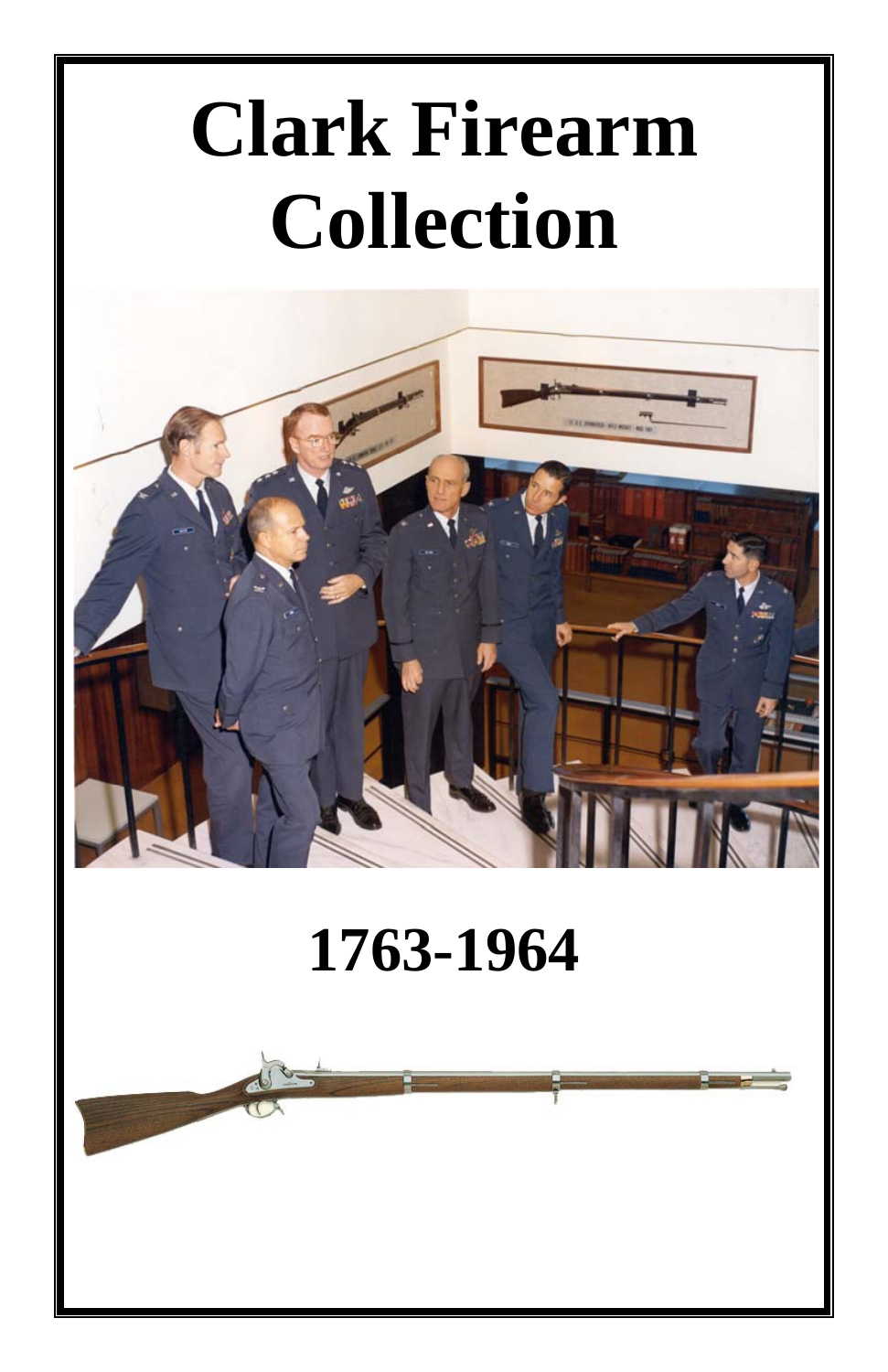# **INTRODUCTION**

This collection of military shoulder arms includes arms examples of most of the principal types issued to United States troops during and since the American Revolution.

The collection illustrates the important evolution of the arms during this period. Among these changes are the following:

- The transition from smoothbore to rifle.
- The improvement of ignition systems from flint and percussion to metallic, self-contained cartridge.
- The change from black to smokeless powder.
- The improvement in metallurgy from iron to steels able to stand high chamber pressures.
- The development of the fully automatic weapon from the early single shot muzzleloader.

Also illustrated are the types of bayonets and fighting knives used by the combat soldier over the past two hundred years. In the early days of the musket, its short range, inaccuracy and the slow process of reloading made the bayonet a vital close combat weapon. It took some years to adapt the bayonet to the military rifle. Until then, the rifleman was equipped with a knife. He was used as a skirmisher and sharpshooter, but could not be effectively used in the line.

All of the evolutionary changes and improvements illustrated by this collection had marked impact on combat tactics of the American soldier.

> Donated by Lt. Gen. Albert P. Clark, Sixth Superintendent, USAF Academy.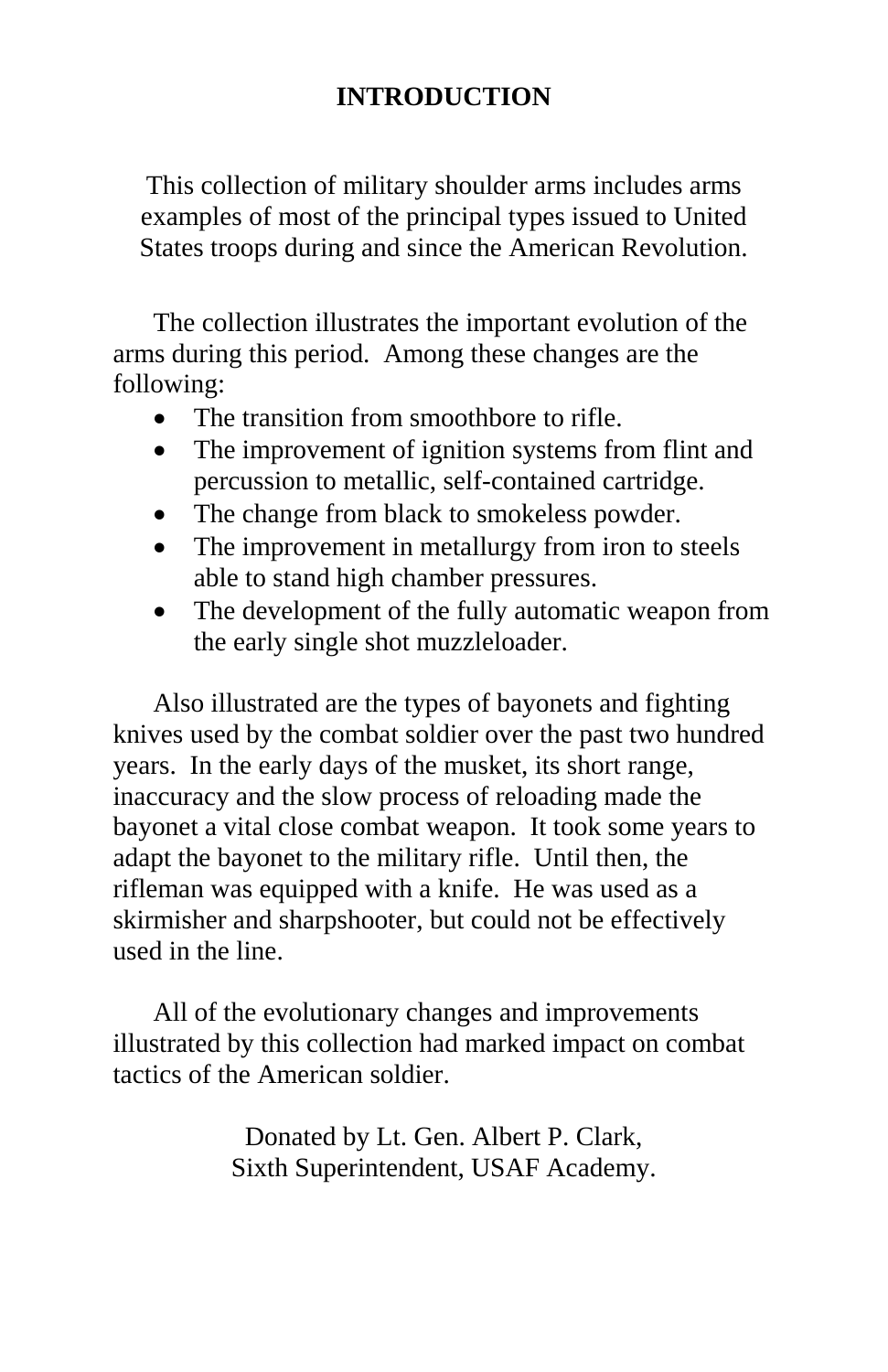#### **CONTENTS**

| U.S. SPRINGFIELD (KRAG-JORGENSEN) RIFLE - MODEL 1898 25                  |  |
|--------------------------------------------------------------------------|--|
|                                                                          |  |
|                                                                          |  |
|                                                                          |  |
|                                                                          |  |
|                                                                          |  |
|                                                                          |  |
| <b>OTHER FRIENDS OF THE AIR FORCE ACADEMY LIBRARY PUBLICATIONS: . 32</b> |  |

#### *Front Cover*

12 Dec. 1973 Lt. Gen. Albert P. Clark explains the collection of American Military Long Arms he has just given to the USAF Academy Library to Col. Jesse C. Gatlin, Head of Dept. of English; Col. P. J. Dahl, Vice Commandant; Lt. Gen. A. P. Clark, Superintendent; Col. G. H. Wilson, Deputy Commandant; Col. Carl G. Baily, Deputy Commandant; and Col. Malham Wakin, Head of Dept. of Political Science and Philosophy.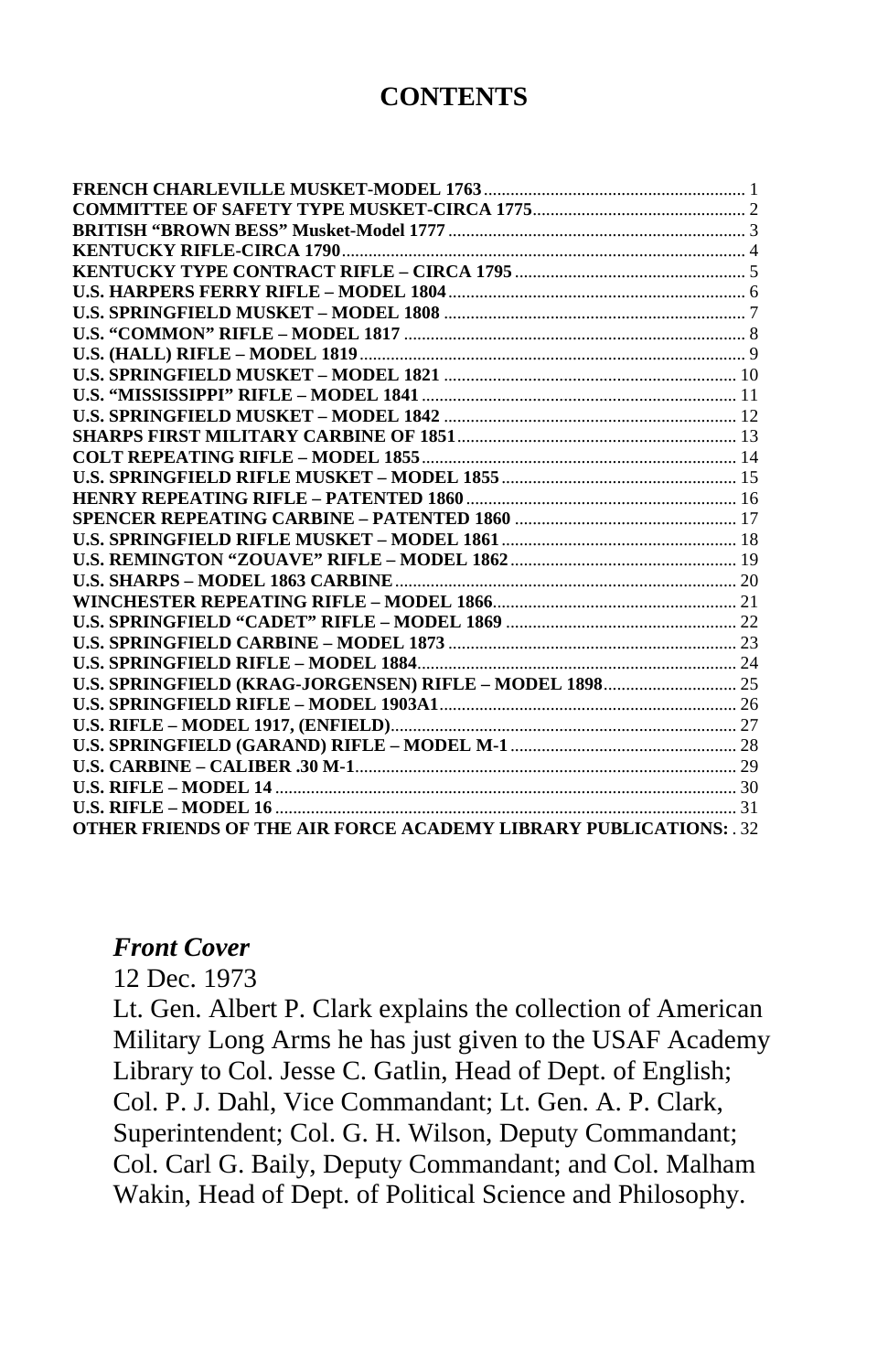

# **FRENCH CHARLEVILLE MUSKET - MODEL 1763**

Thousands of this standard French infantry musket Model 1763 were purchased by the American Revolutionary Government to equip our troops during the Revolutionary War. Benjamin Franklin, as our ambassador to France, handled most of these contracts.

This musket, made at the Charleville Arsenal in France, served as a pattern for our early post-war muskets manufactured in the Springfield and Harpers Ferry Arsenals.

SPECIFICATIONS:

Caliber: .69 Barrel: 44 3/4" Overall Length: 59 7/8" Weight: 9 3/4 lbs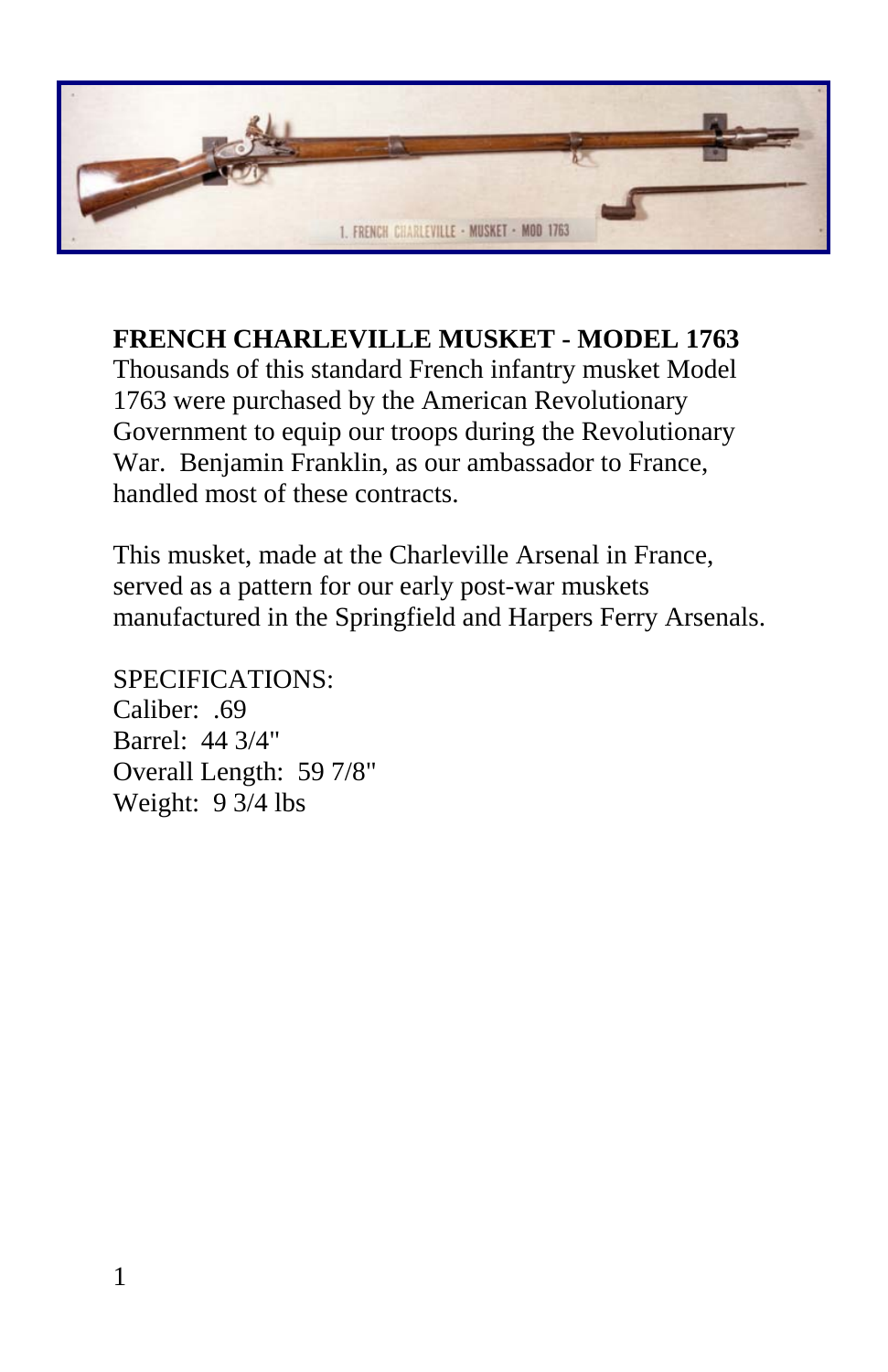

# **COMMITTEE OF SAFETY TYPE MUSKET - CIRCA 1775**

Committees of Safety were formed in colonial divisions charged with the procurement of weapons. Congress had resolved that the colonies manufacture their own rifles using the British Brown Bess specifications. The thirteen states contracted for arms to equip their militia during the revolutions. This flintlock musket is constructed of parts from a British Tower musket of about 1758 vintage and restocked with American cherry wood. While its state of issue or maker cannot be identified, it is typical of the nondescript weapons of the revolutionary militia of the several states.

SPECIFICATIONS: Caliber: .75 Barrel: 45 1/2" Overall Length: 57 1/2" Weight: 10 lbs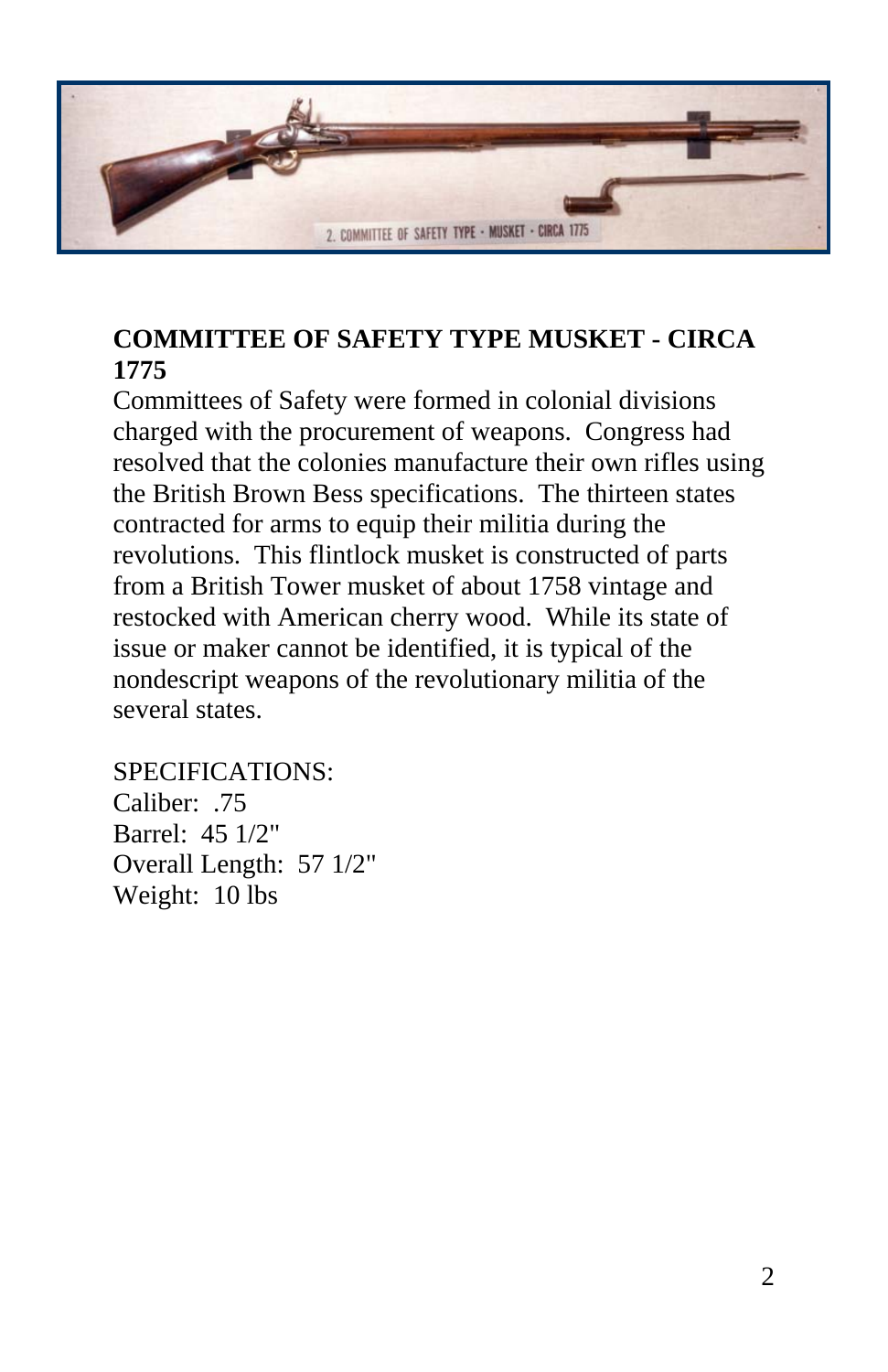

**BRITISH "BROWN BESS" MUSKET – MODEL 1777**  This musket was used by colonists serving in the British army during the years before the Revolution. Technically it was known as the "Long Land Service Musket." It was the standard in the British Army with little change from about 1720 until after the turn of the century. It was not accurate beyond 60-80 yards and volley fire was largely used in close ranks.

During the War of Independence, captured stocks and battlefield prizes equipped many of our troops. This specimen made at Tower of London, is of Model 1777. The earlier models, more representative of those used in America, were practically identical but had a 42" barrel.

This musket was affectionately called "Brown Bess" by the British soldier because of the brown color of its barrel. The brown barrel resulted from acid treatment to accelerate rust followed by polishing. This "browning" forestalled additional rust. Earlier British musket barrels were painted black.

SPECIFICATIONS: Caliber: .75 Barrel: 39" Overall Length: 54 1/2" Weight: 9 1/2 lbs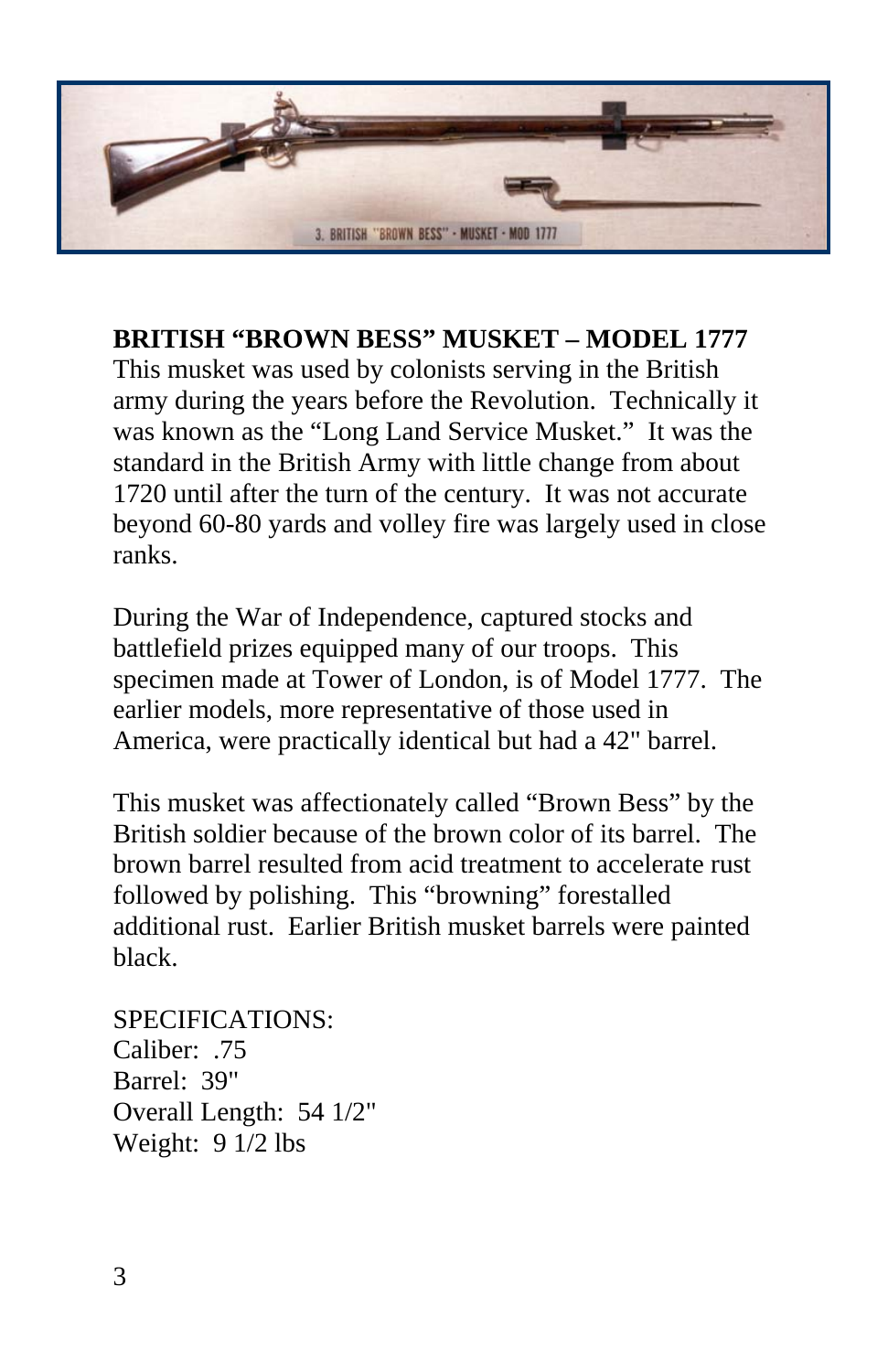

### **KENTUCKY RIFLE - CIRCA 1790**

This is a typical example of the Kentucky rifle that figured prominently as a weapon of the American Revolution. Most of the units recruited from the Western frontiers were so equipped. These skilled woodsmen and Indian fighters were largely used as scouts, flankers, and sharpshooters.

This particular example, the work of an unknown Pennsylvania maker, may have been possessed by an Indian, judging by the brass tack decorations.

The Kentucky rifle was accurate up to four hundred yards whereas the musket was useless except for ranges less than 100 yards. The riflemen, in spite of General Washington's efforts, were normally not equipped with the bayonet and were a liability in close combat. They could not reload as fast as a musketeer and the British learned to accept the first volley and then attack them with the bayonet before they could reload.

The accuracy of these rifles in the hands of skilled backwoodsmen added a new dimension to warfare.

SPECIFICATIONS: Caliber: .50 Barrel: 39 1/4" Overall Length: 54" Weight: 9 1/4 lbs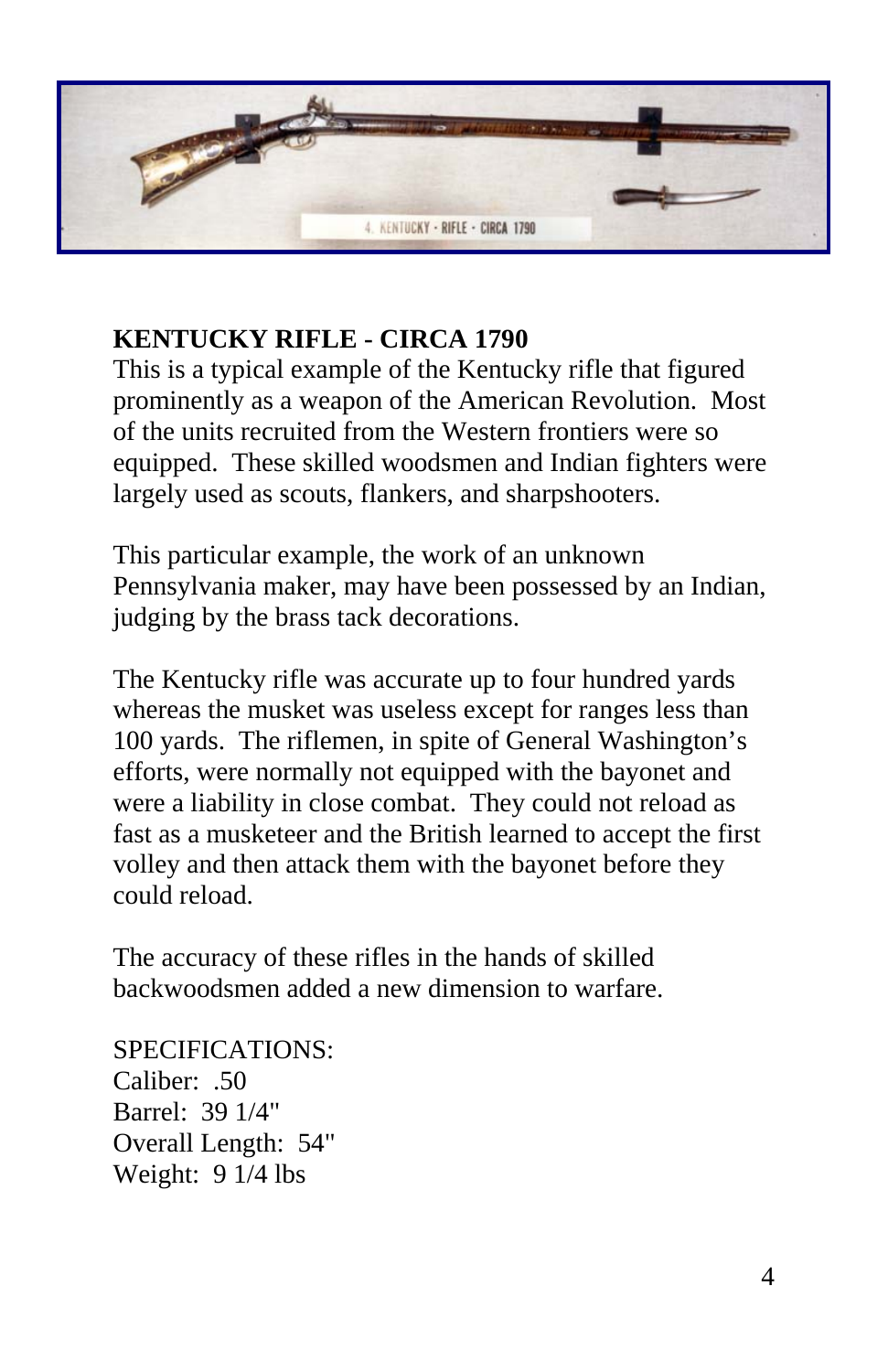

**KENTUCKY TYPE CONTRACT RIFLE – CIRCA 1795** 

This Kentucky rifle, the work of Martin Fry, a well-known Pennsylvania gunsmith, reflects the effort to make the rifle a useful infantry weapon. The barrel is shorter, the arm is equipped to take a bayonet, and it was designed to be equipped with a sling. It was probably a contract arm for Federal or state militia troops in the period immediately following the Revolution.

SPECIFICATIONS: Caliber: .50 Barrel: 30" Overall Length: 45" Weight: 8 lbs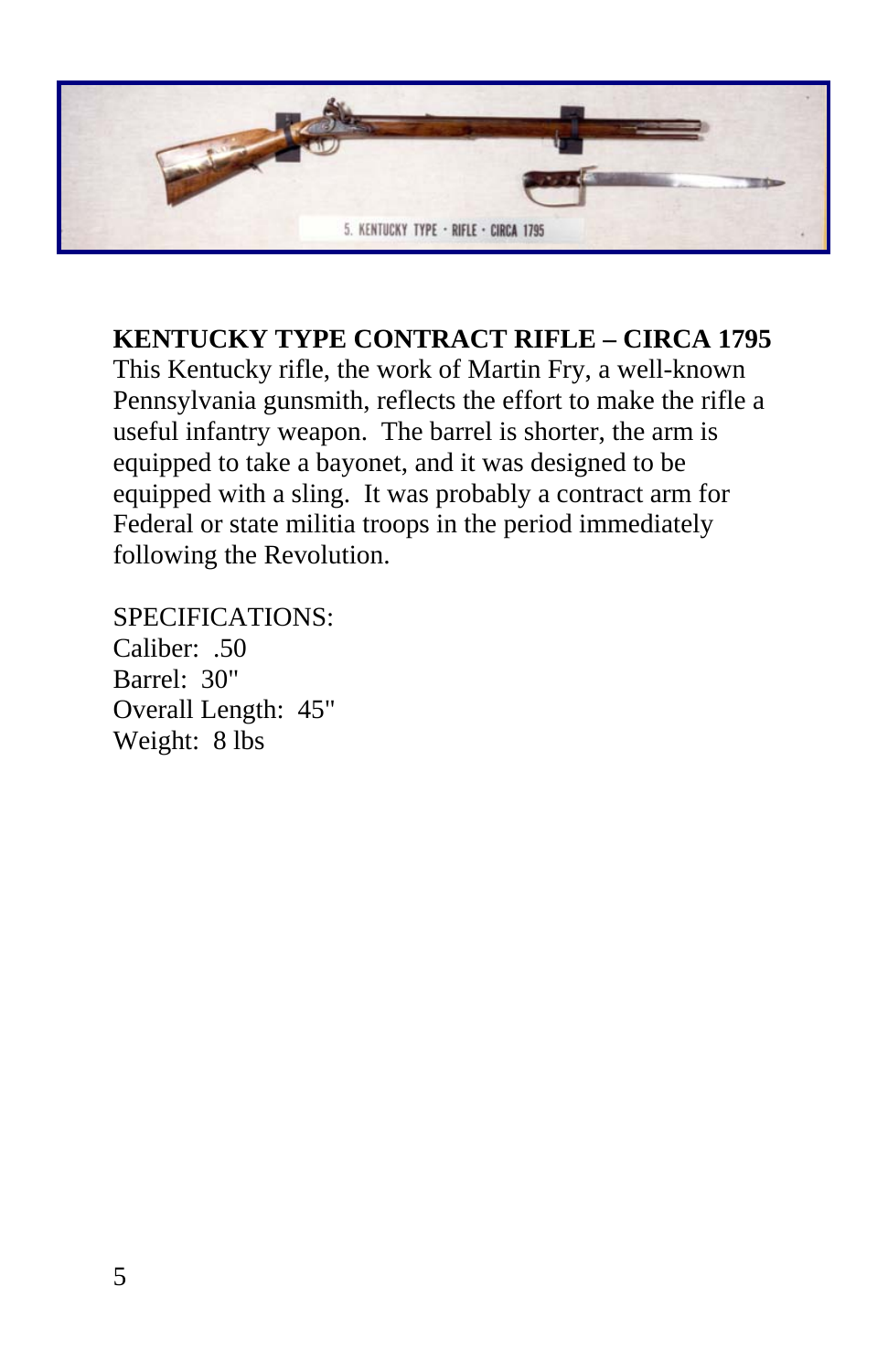

# **U.S. HARPERS FERRY RIFLE – MODEL 1804**

This is the first rifle produced in a government arsenal. It was used by Lewis and Clark on their expedition to the West Coast in 1804-1806. It was used to equip riflemen, not close ranked infantry troops, and it shows the Kentucky rifle influence.

This particular arm was restocked in tiger maple equipped with non-standard fore-end cap and converted to percussion ignition probably before the Civil War. It has been reconverted to flintlock as originally equipped.

SPECIFICATIONS: Caliber: .54 Barrel: 32" Overall Length: 47" Weight: 9 lbs Barrel No. 502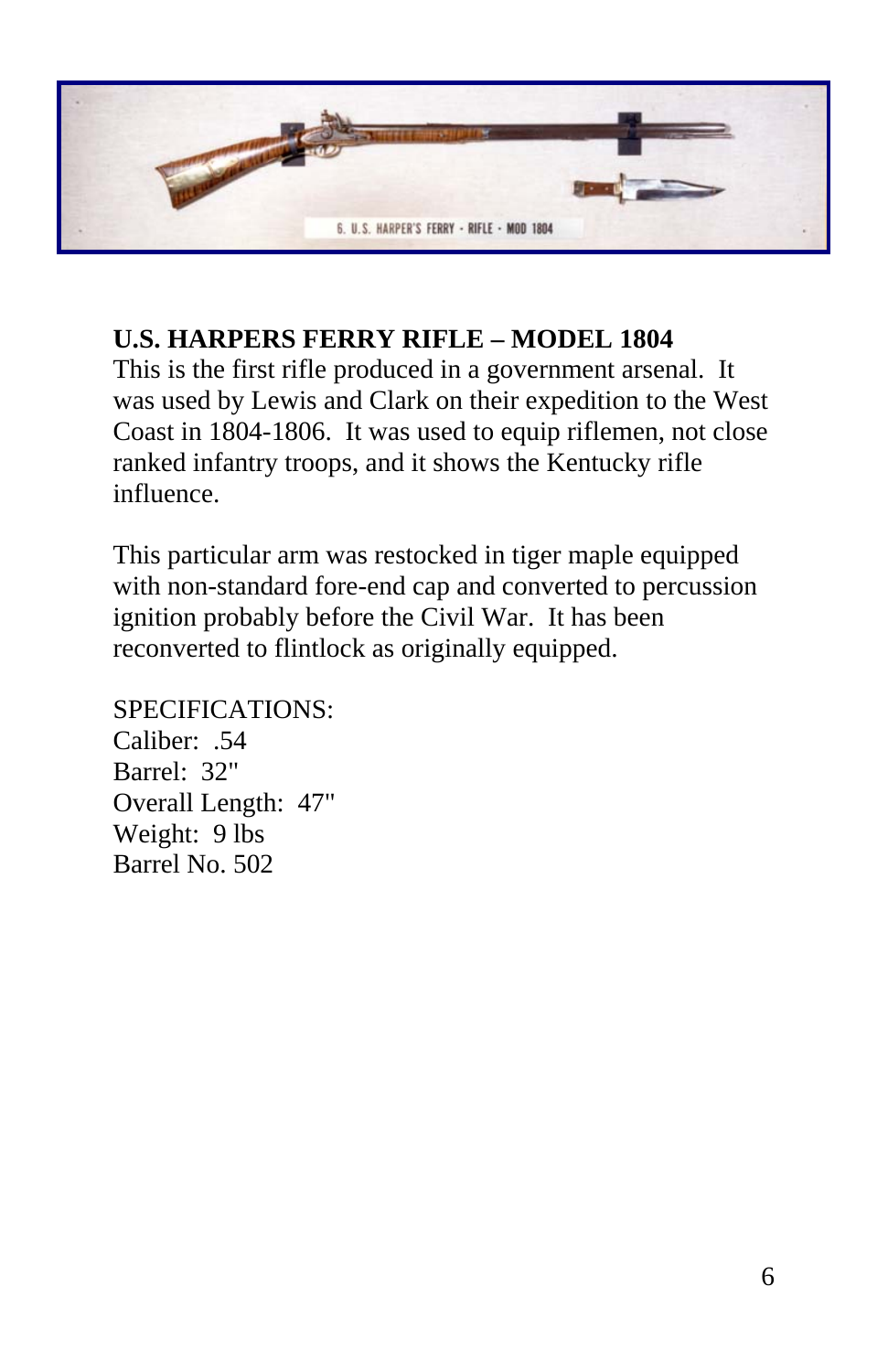

# **U.S. SPRINGFIELD MUSKET – MODEL 1808**

This is one of the first "Springfields." It was copied from the French Army musket which armed so many of our troops during the War of Independence. It was larger and sturdier. Many thousands were made on contract to equip the militia of the several states. Others were produced at the two existing federal arsenals at Springfield, Massachusetts and Harpers Ferry, Virginia.

SPECIFICATIONS: Caliber: .69 Barrel: 44 1/2" Overall Length: 59" Weight: 9 1/2 lbs

Dated 1809

7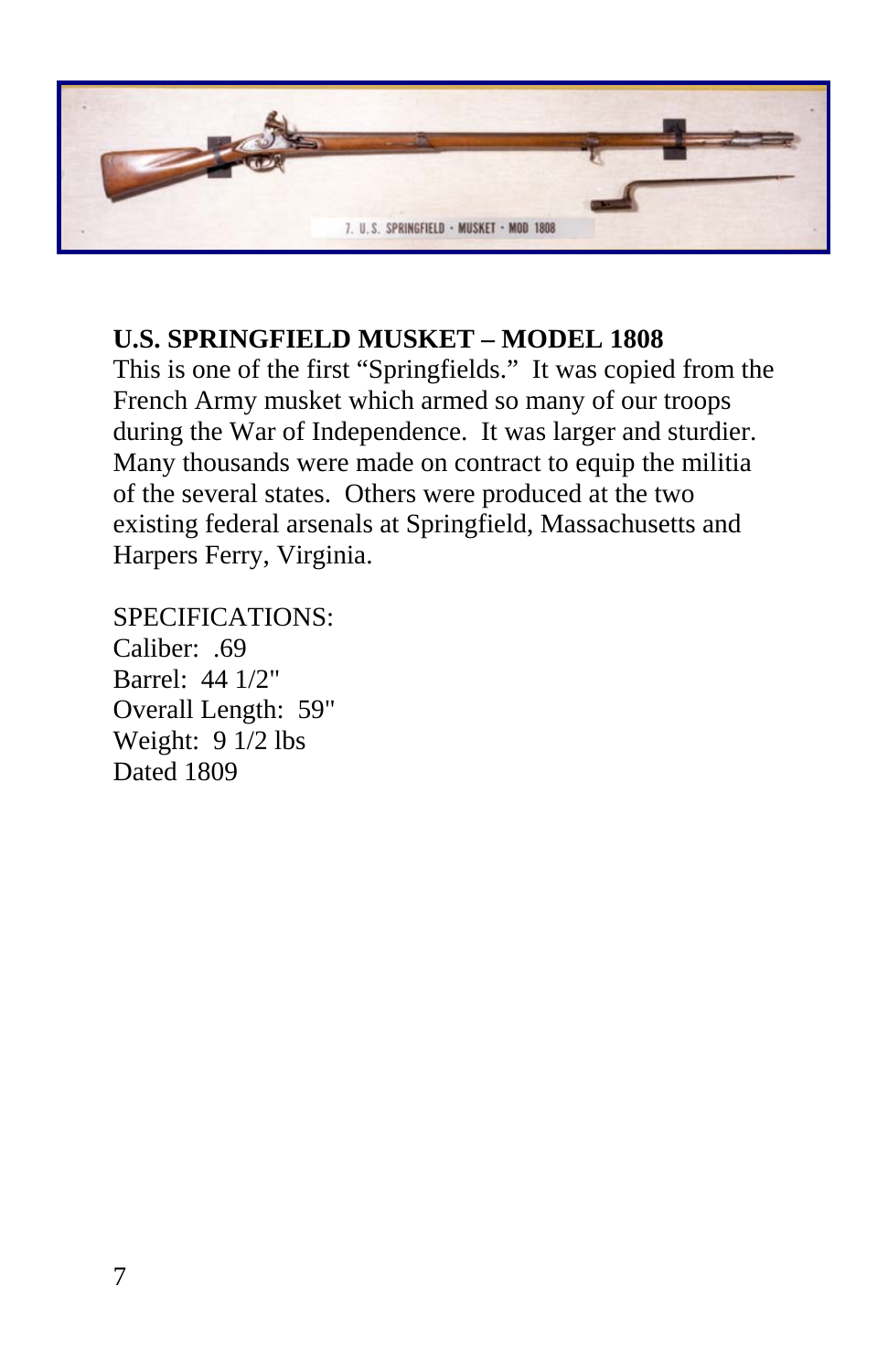

# **U.S. "COMMON" RIFLE – MODEL 1817**

This rifle designed at Harpers Ferry Arsenal was made for U.S. troops by a number of contractors. It was called a common rifle to distinguish it from the Model 1804 and the Hall breech-loading flintlock rifle, both of which were being used at the time.

SPECIFICATIONS: Caliber: .54 Barrel: 36" Overall Length: 51 1/4" Weight: 10 lbs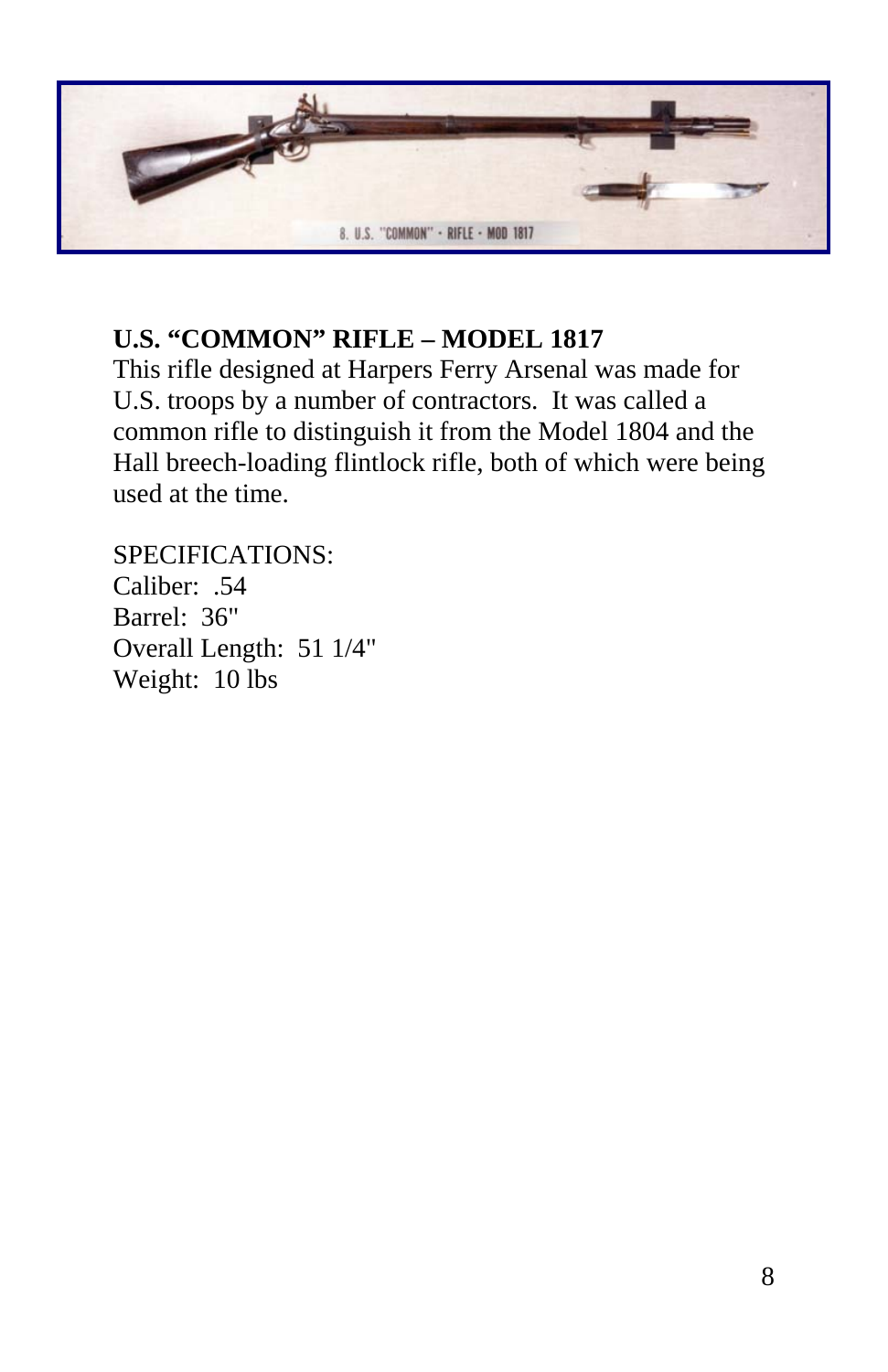

# **U.S. (HALL) RIFLE – MODEL 1819**

This rifle, designed by Captain John H. Hall, is the first breech-loading military arm manufactured in the United States. As manufactured at the Harpers Ferry Arsenal after 1824, it is the first successful instance of practical standardization of parts to be used in a government armory. Although not popular with troops because of the escape of gases at the breech, this arm was much faster to load and could not be overloaded in combat. There was also considerable resistance to abandon traditional muzzleloading weapons. It was used extensively in the War with Mexico in 1848.

SPECIFICATIONS: Caliber: .52 Barrel: 32 3/4" Overall Length: 52 3/4" Weight: 10 lbs Dated 1836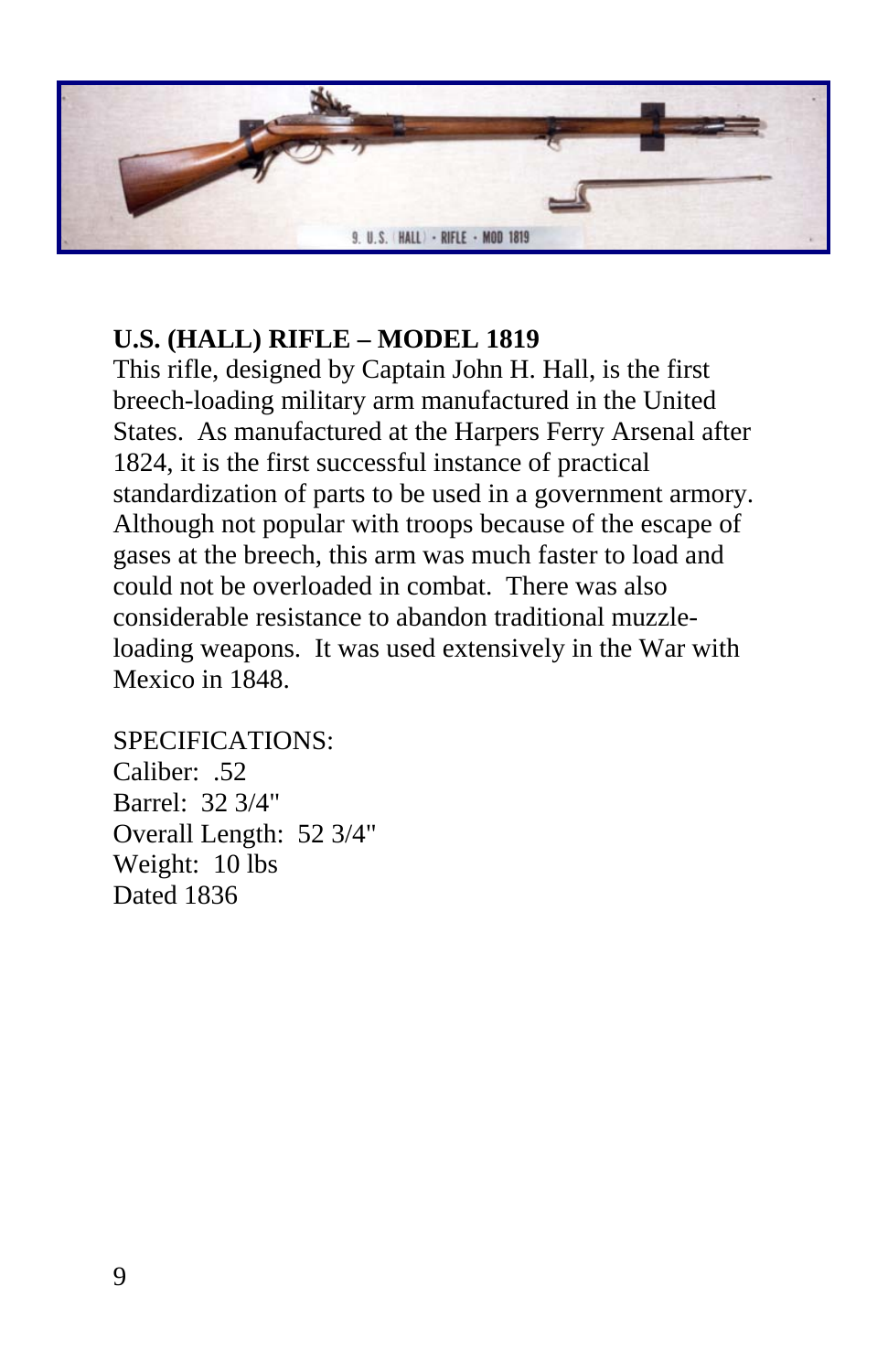

# **U.S. SPRINGFIELD MUSKET – MODEL 1821**

This arm was one of the last flintlock muskets procured by the U.S. Army. It was manufactured between 1819 and about 1833. During this period the percussion ignition system and rifled barrels were being developed and the U.S. Army Ordnance Department was beginning to adopt them. Many of these arms were converted to the percussion ignition system so specimens of the original are rather rare.

SPECIFICATIONS: Caliber: .69 Barrel: 42" Overall Length: 57.64" Weight: 10 lbs 1 1/4 oz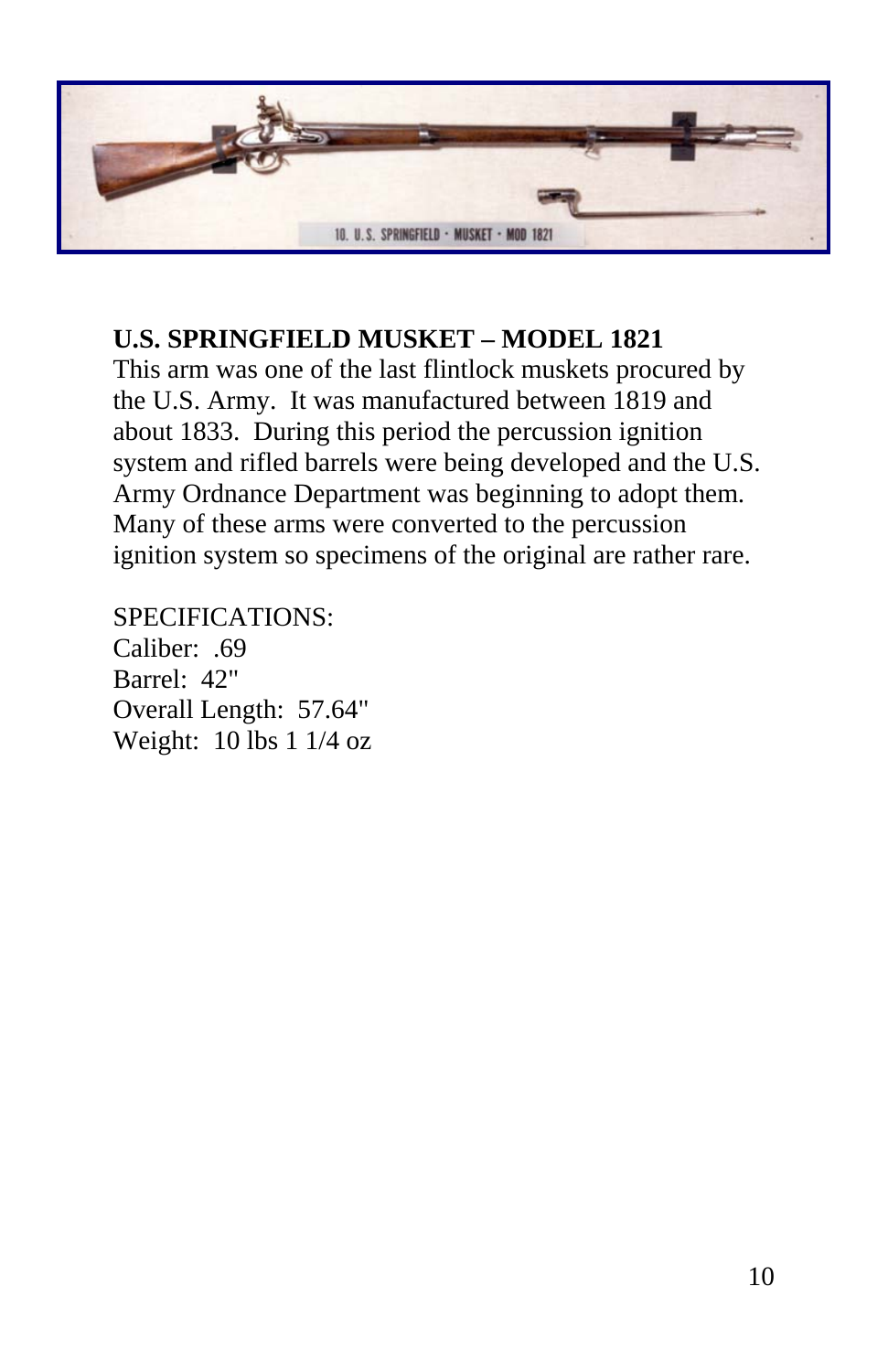

# **U.S. "MISSISSIPPI" RIFLE – MODEL 1841**

This handsome rifle was the first general issue percussion long arm manufactured at government armories from 1841 to 1855. It was also made by a number of contractors and was used extensively during the Civil War on both sides. It was called the "Jaeger rifle" and more popularly the "Mississippi Rifle." It was called the Mississippi Rifle because it was issued in 1847 to the First Mississippi Regiment, commanded by Jefferson Davis.

#### SPECIFICATIONS:

Caliber: .54 and .58 Barrel: 33" Overall Length: 48 3/4" Weight: 9 3/4 lbs Dated 1853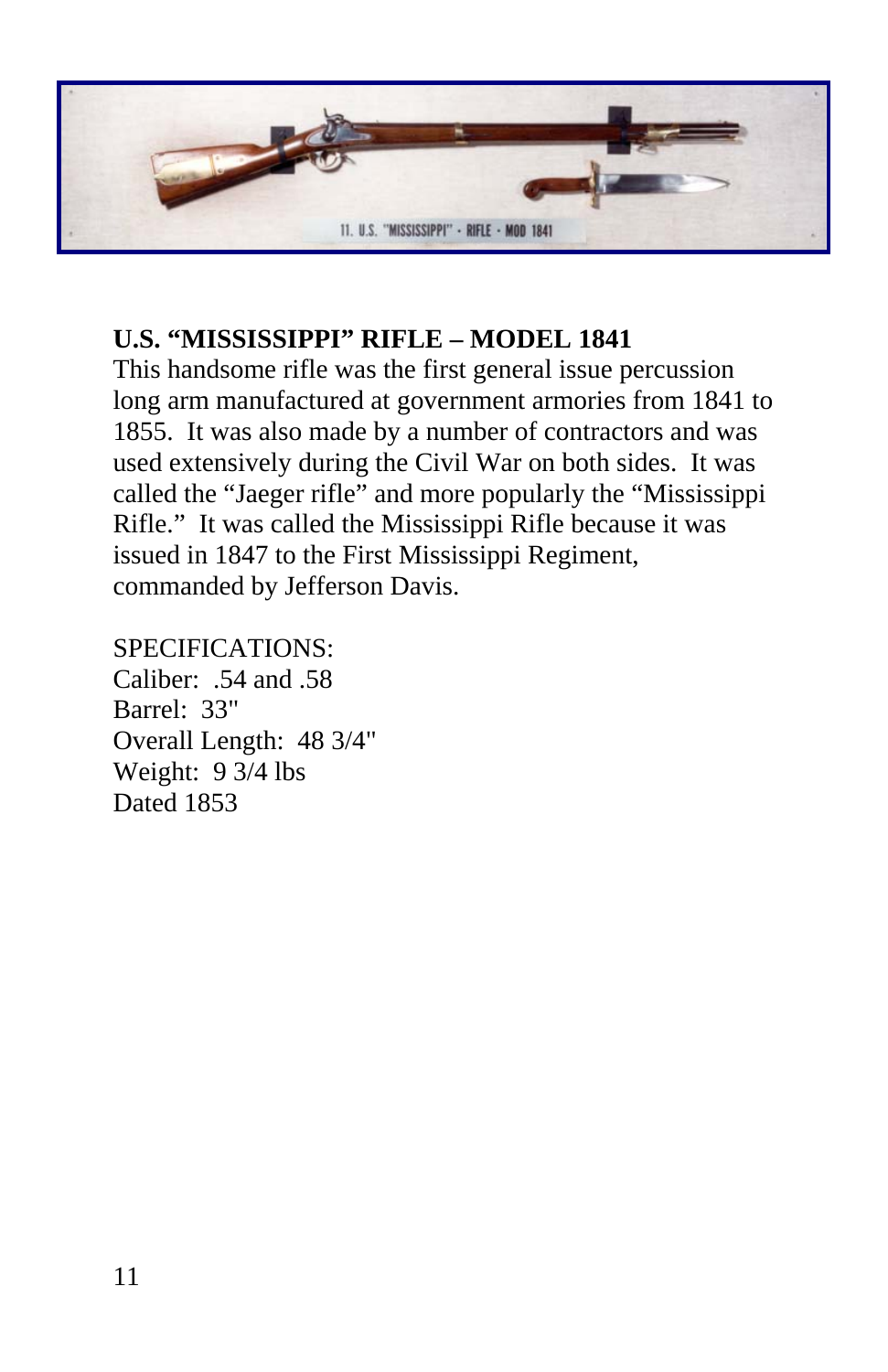

# **U.S. SPRINGFIELD MUSKET – MODEL 1842**

This musket occupies a unique position among U.S. military arms. It is the last of the smooth bore arms and along with the model 1841 rifle is the first regulation percussion lock.

Many of these arms were later rifled and equipped with a rear sight. They were used for non-front line duty through the Civil War and some spare parts for them can still be found.

SPECIFICATIONS: Caliber: .69 Barrel: 42" Overall Length: 57.8" Weight: 9 lbs Dated: 1847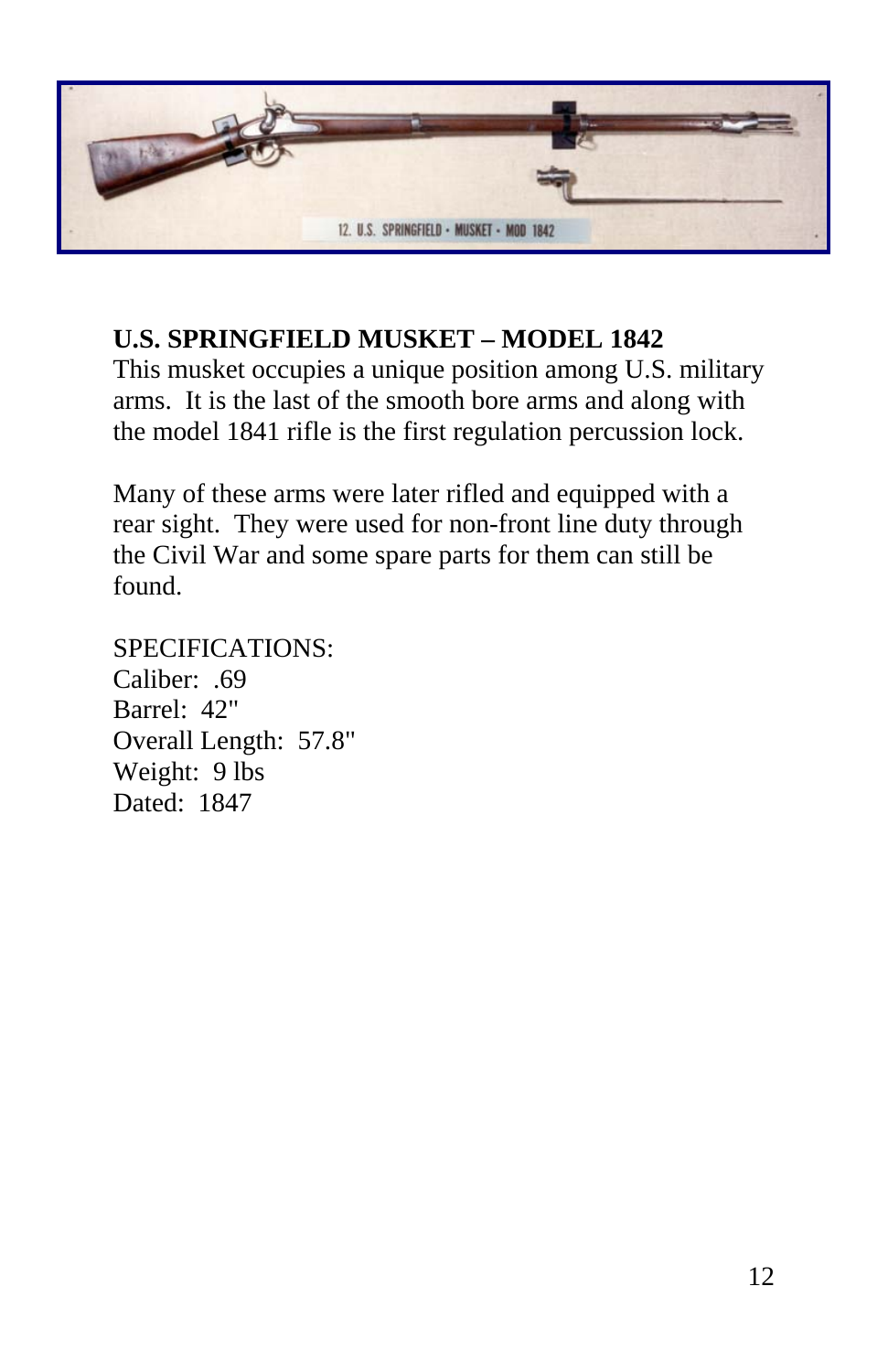

# **SHARPS FIRST MILITARY CARBINE OF 1851**

This early breech-loading rifle carbine was first purchased by the U.S. Government in 1854. It is equipped with a Maynard priming device and represented a great step forward in the development of military arms. The weapon accepted a paper-wrapped pre-loaded charge which after insertion into the breech was cut open by the closing of the breech block. This Sharps arm went through a long series of improvements and was used by the military and by sportsmen for many years.

### SPECIFICATIONS:

Caliber: .52 Barrel: 21 1/2" Overall Length: 37 1/2" Weight: 8 lbs Number: 1781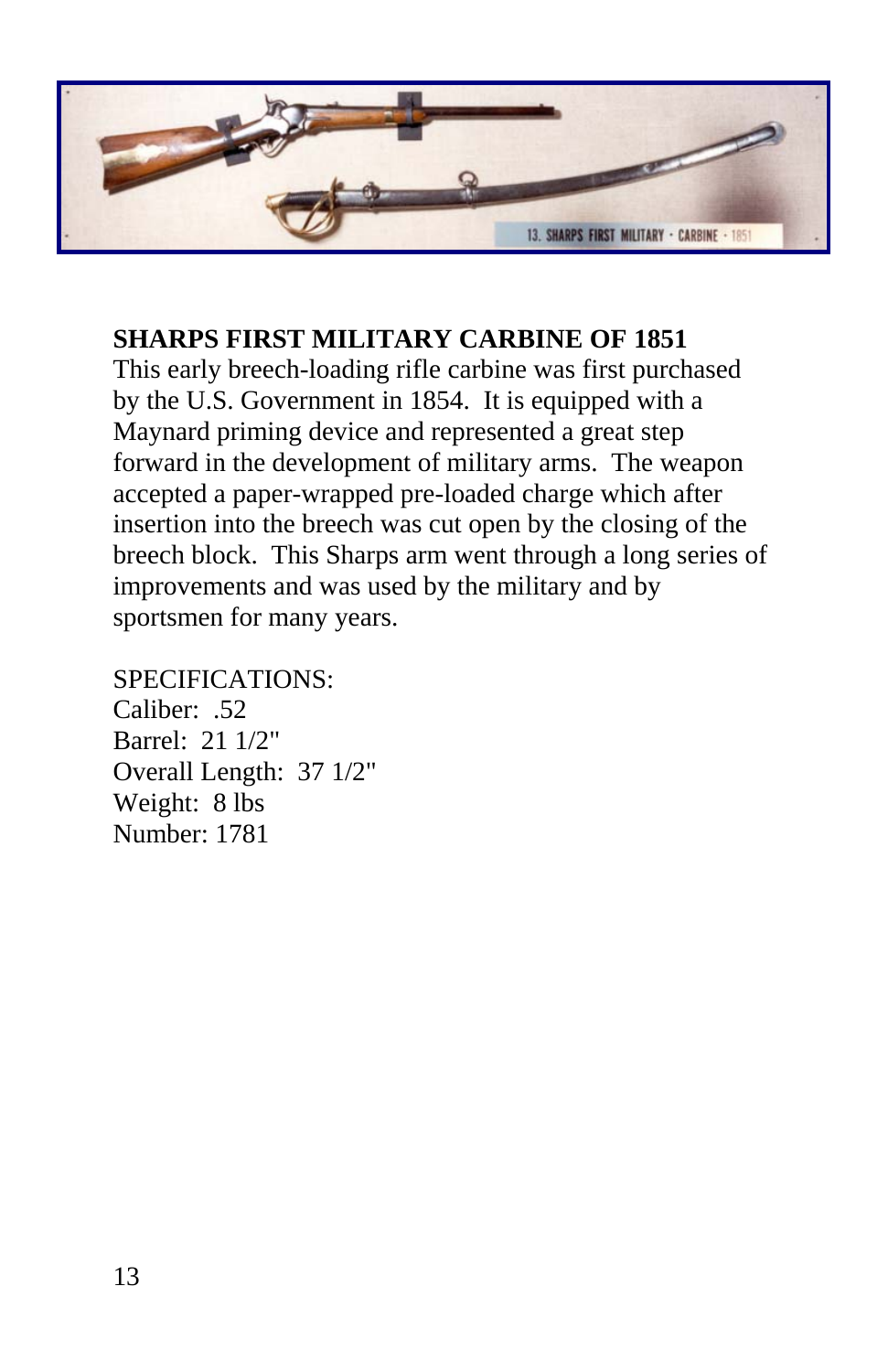

#### **COLT REPEATING RIFLE – MODEL 1855**

Colonel Colt's revolving cylinder rifles and pistols were the first practical and working firearms equipped with a mechanically operating cylinder. His pistols were used during the Civil War by the hundreds of thousands but his rifles saw only limited use by Government forces as the flash and escaping gases at the breech made them unpopular with the troops. This model 1855 with the spurs in front of and behind the trigger guard is quite rare. Because this particular specimen had been "sportorized", General Clark had to replace the wood, the forward band, and the ramrod. Exact dimensions were obtained from the models at the West Point Museum.

SPECIFICATIONS: Caliber: .44 Barrel: 31 5/16" Overall Length: 49 1/2" Weight: 9 lbs 15 oz Serial No. 411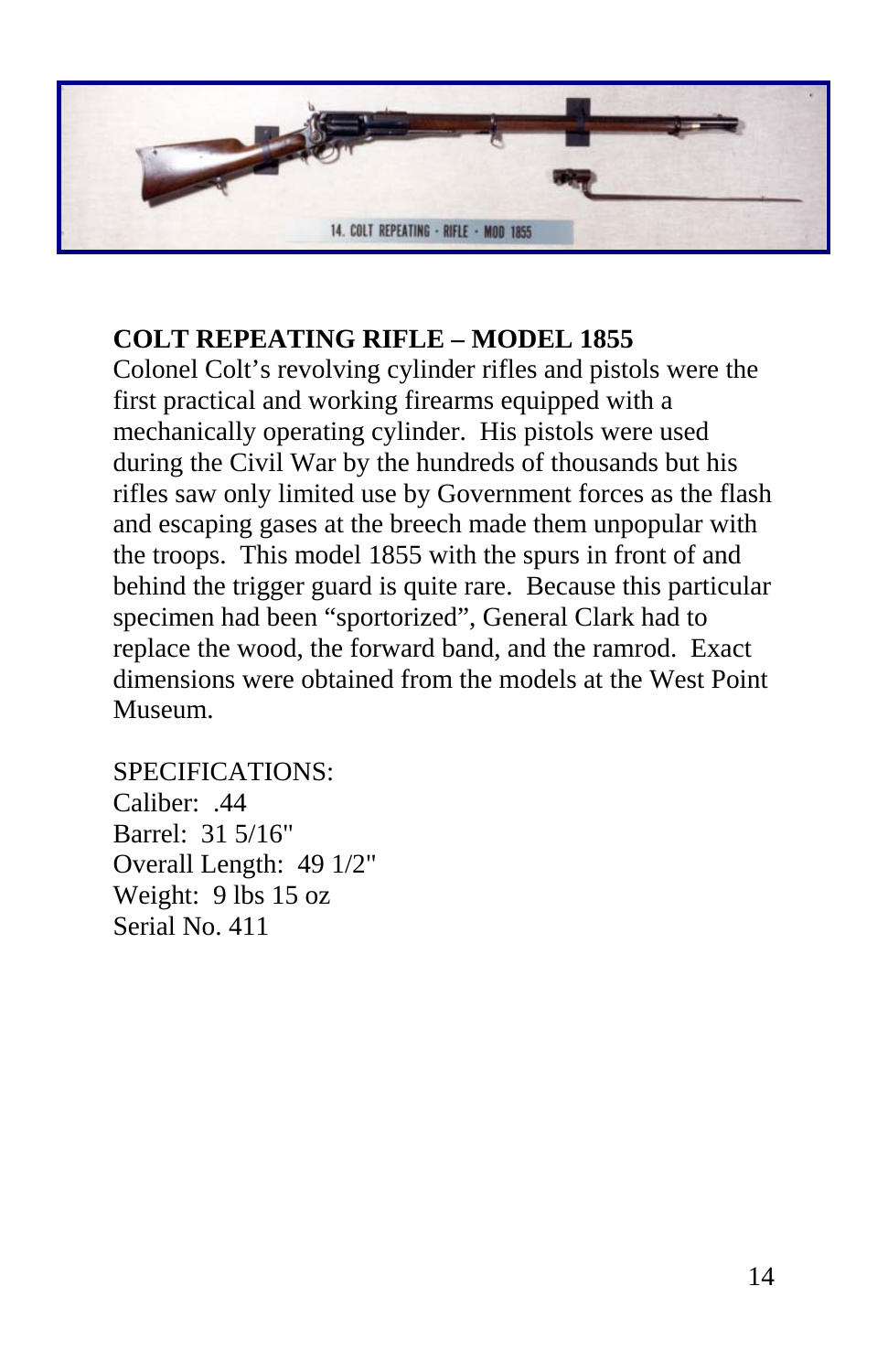

# **U.S. SPRINGFIELD RIFLE MUSKET – MODEL 1855**

This rifle was authorized by the then Secretary of War, Jefferson Davis, and incorporates a mechanical primer feeding device. It was manufactured at Harpers Ferry but many were equipped with Springfield armory locks. This arm fairly well standardized the appearance of the infantry rifle until after the Civil War, although the Maynard type primer was later abandoned. It fired the Minié ball and was effective out to 600 yards.

SPECIFICATIONS: Caliber: .58 Barrel: 33" Overall Length: 49 3/8" Weight: 10 lbs Dated 1859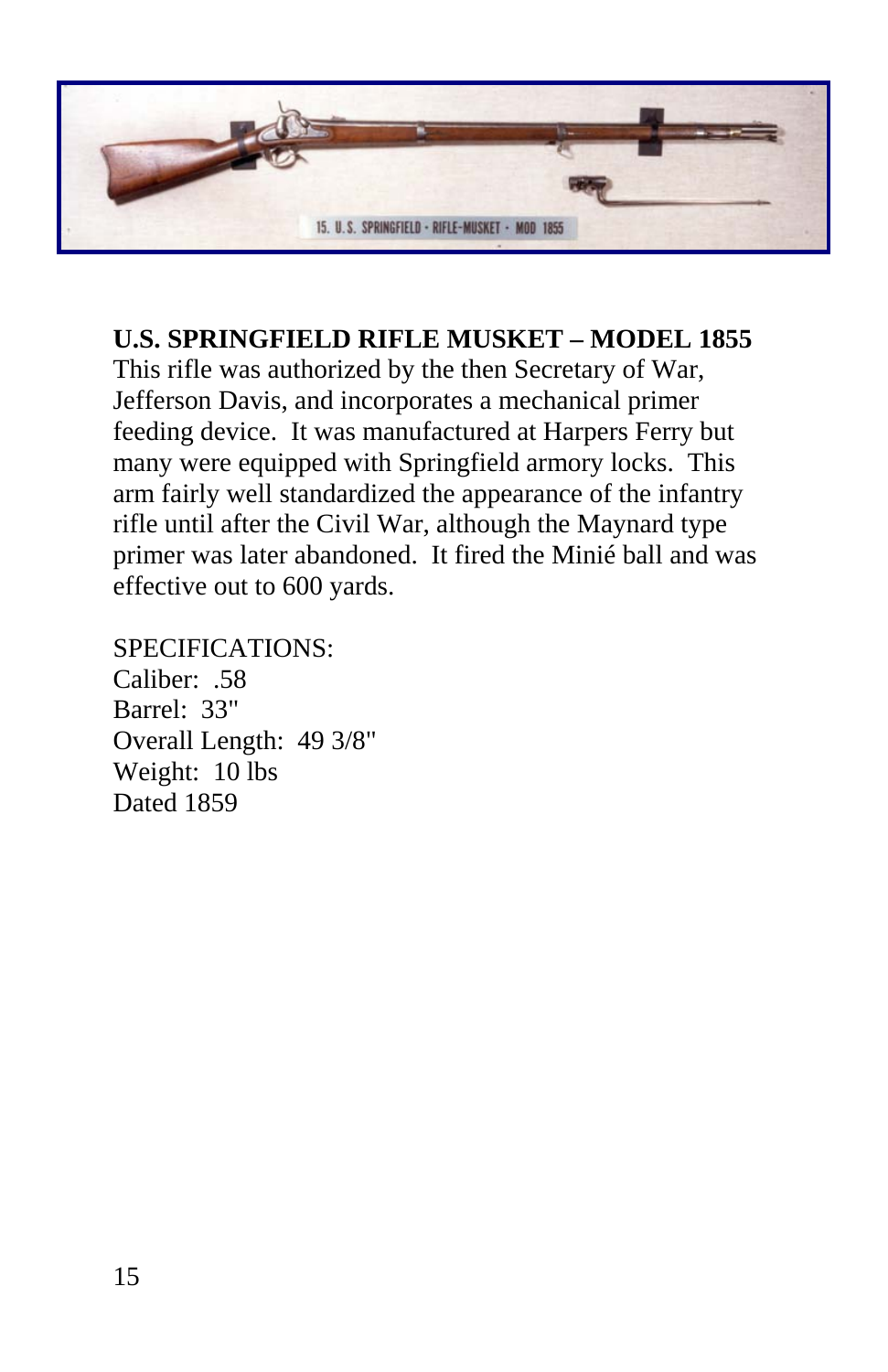

#### **HENRY REPEATING RIFLE – PATENTED 1860**

The Henry rifle was the first magazine rifle which the Union Army used in any quantity during the Civil War. Two regiments of Sherman's Army in the March to the Sea were so armed. The Confederates called the Henry "that damned Yankee rifle that can be loaded on Sunday and be fired all week." About 1,731 were purchased by the government, largely for cavalry use, and several state militia companies were also so equipped. In all about 10,000 were manufactured. It is the predecessor of the weapon manufactured by the Winchester Arms Company and is quite rare today.

SPECIFICATIONS: Caliber: .44 (rim fire) Barrel: 24" Overall Length: 43 1/2" Weight: 9 1/4 lbs Serial No. 1348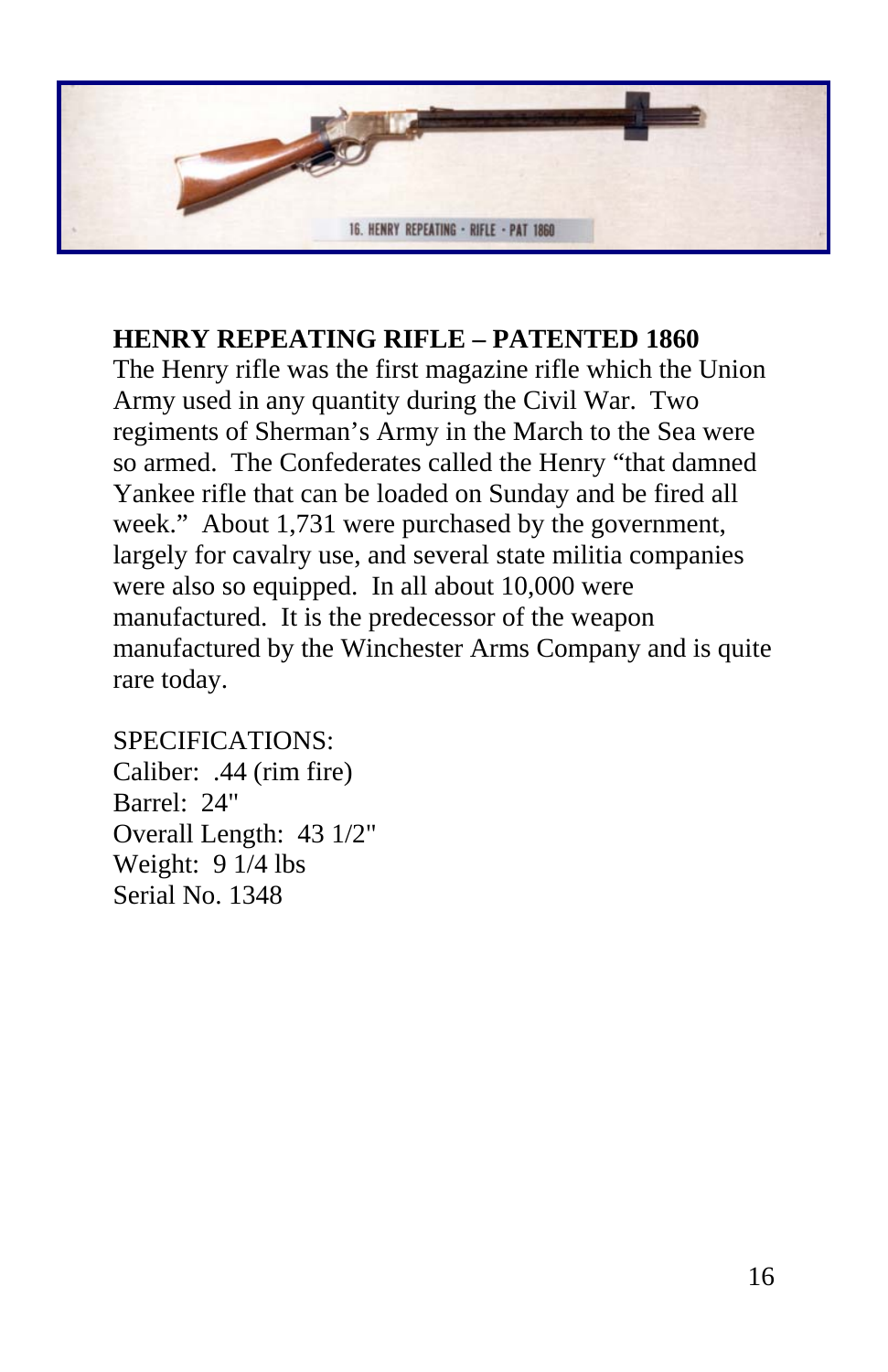

#### **SPENCER REPEATING CARBINE – PATENTED 1860**

The Spencer repeating carbine was the most popular carbine in the Civil War. Over 94,000 of them were purchased by the Federal Government and were used by the famous "Iron Brigade" and by General George Custer's Michigan Cavalry. It is said that the personal intervention of President Lincoln was required to convince the U.S. Army Ordnance Department to use this arm. It remained popular in a caliber .50 version for many years after the war in the West.

SPECIFICATIONS: Caliber: .52

Barrel: 22" Overall Length: 47" Weight: 8 1/4 lbs Serial No. 52126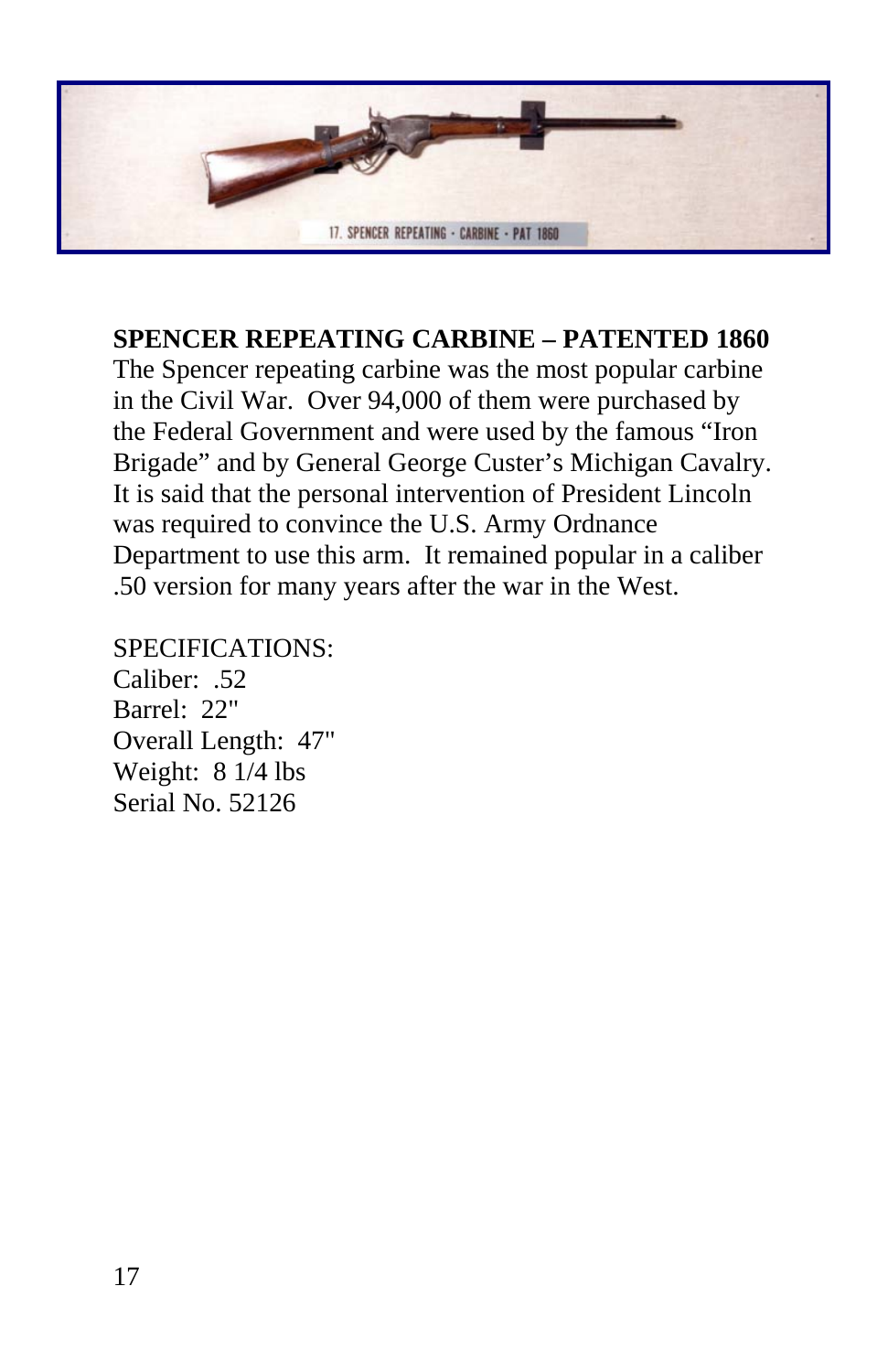

# **U.S. SPRINGFIELD RIFLE MUSKET – MODEL 1861**

This model and the model of 1863, which was almost identical, were the standard U.S. Army rifles of the Civil War. They were produced by the hundreds of thousands at government armories and by private contractors. The term "rifle musket" was used by the Ordnance Department to designate these new arms of musket size and long slim rifled barrels of reduced caliber. This arm used a charge of 60 grains of musket powder with a 500 grain hollow base, conical thru-cannelured bullet. This was the last government muzzle-loading, standard, infantry shoulder arm. In 1958 General Clark observed Bedouins in the Saudi Arabia desert still carrying them. Others still had flintlocks.

SPECIFICATIONS: Caliber: .58 Barrel: 40" Overall Length: 56" Weight: 9 lbs 2 oz Dated 1862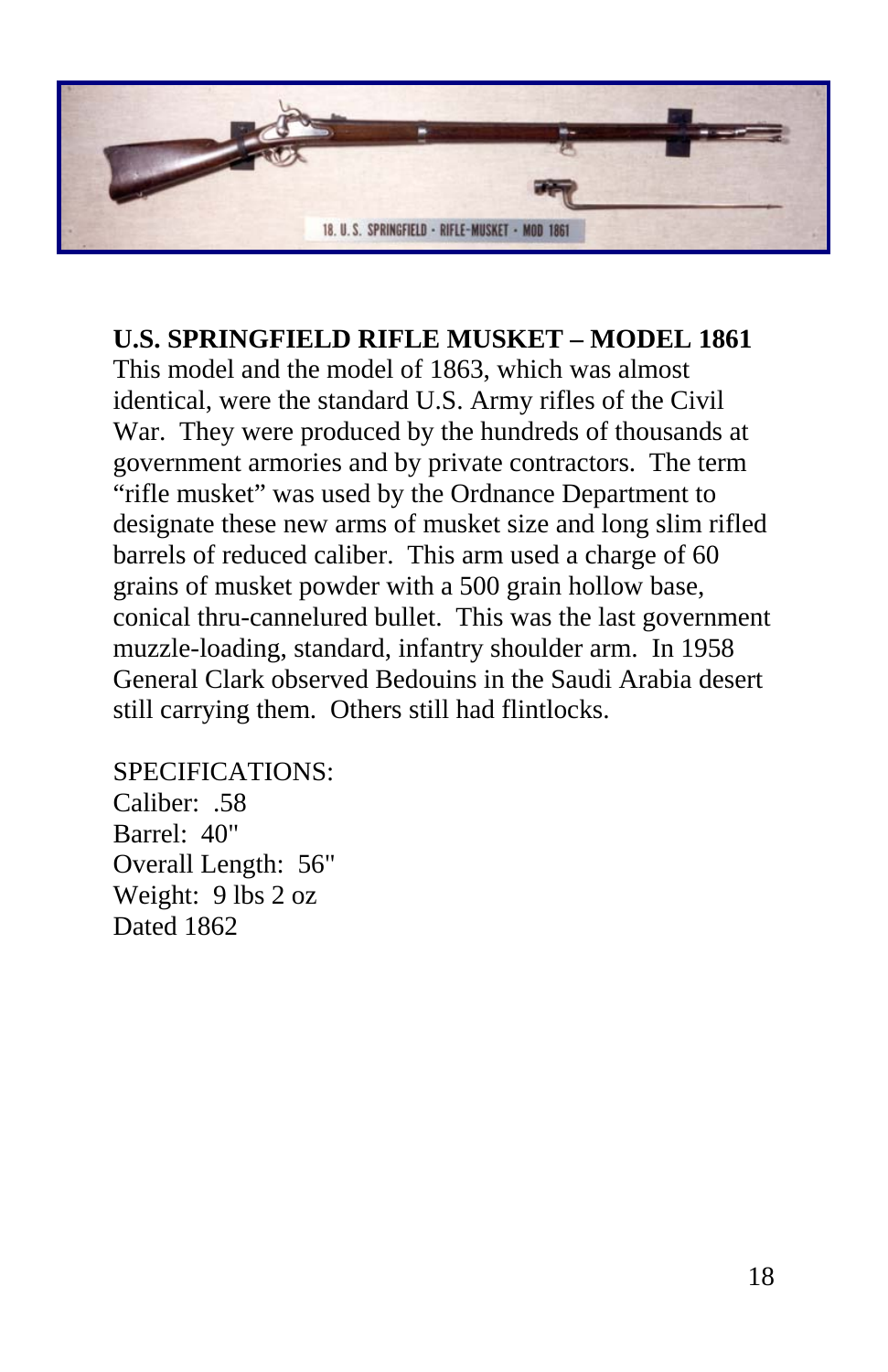

### **U.S. REMINGTON "ZOUAVE" RIFLE – MODEL 1862**

This Civil War contract arm was not only one of the handsomest rifles of the time, but incorporated the best features of three earlier martial arms. It was called the Zouave because it was often issued to troops with colorful uniforms patterned after the elite French troops known as Zouaves. It was shorter and lighter than other U.S. Civil War arms and yet was as accurate and durable. It was equipped with a long brass-handled sword-type bayonet.

SPECIFICATIONS: Caliber: .58 Barrel: 33" Overall Length: 49" Weight: 9.38 lbs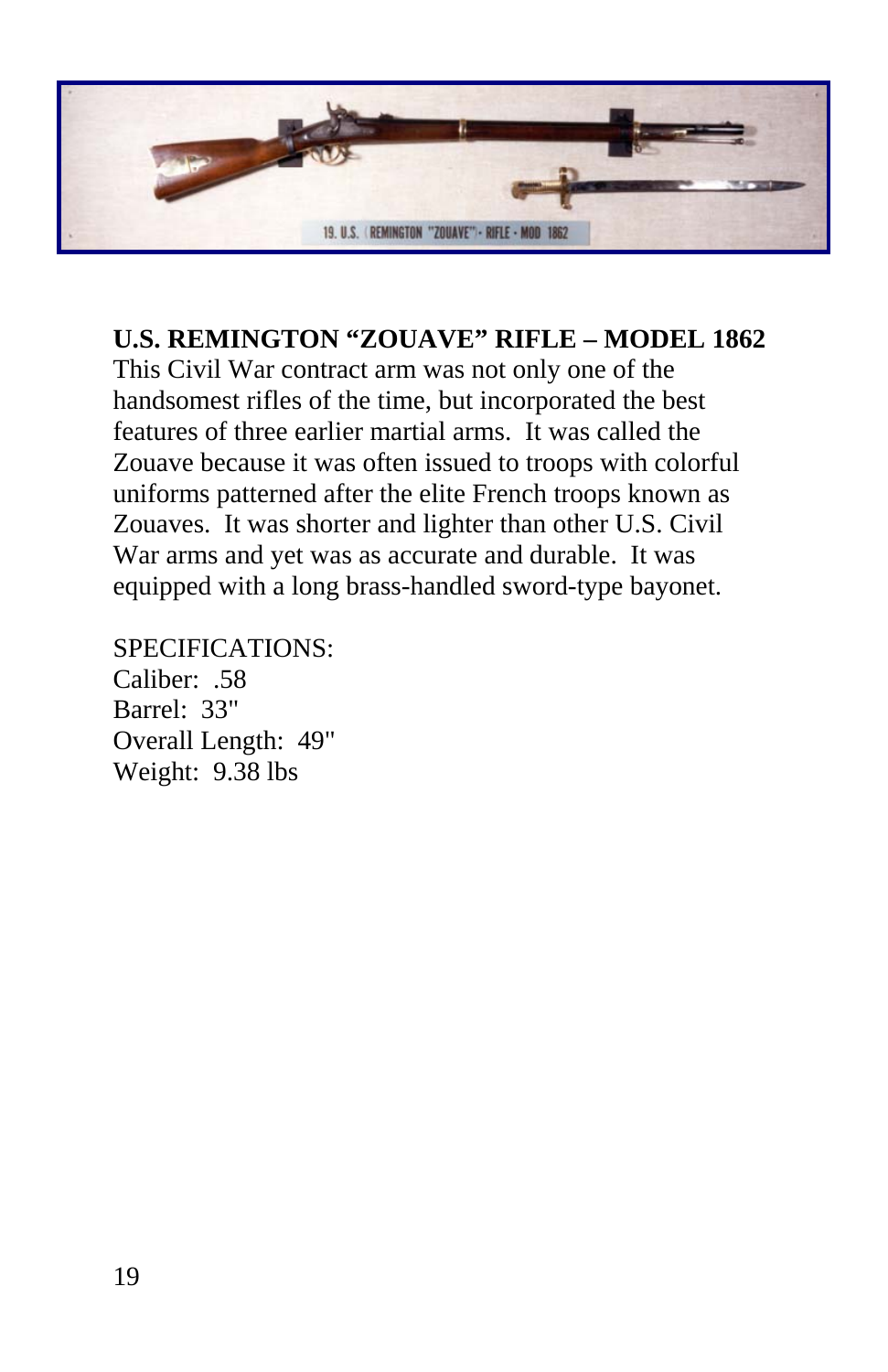

# **U.S. SHARPS – MODEL 1863 CARBINE**

This Sharps Carbine uses the fifth and last of the series of Sharps military actions (the vertical breechblock) and was extensively used during the Civil War by Cavalry units and later in the West. It was equipped with the Lawrence priming device. Some 80,000 Sharps carbines were purchased for use by the Federal forces during the war.

#### SPECIFICATIONS:

Caliber: .52 Barrel: 22" Overall Length: 39" Weight: 8 lbs Serial No. C1997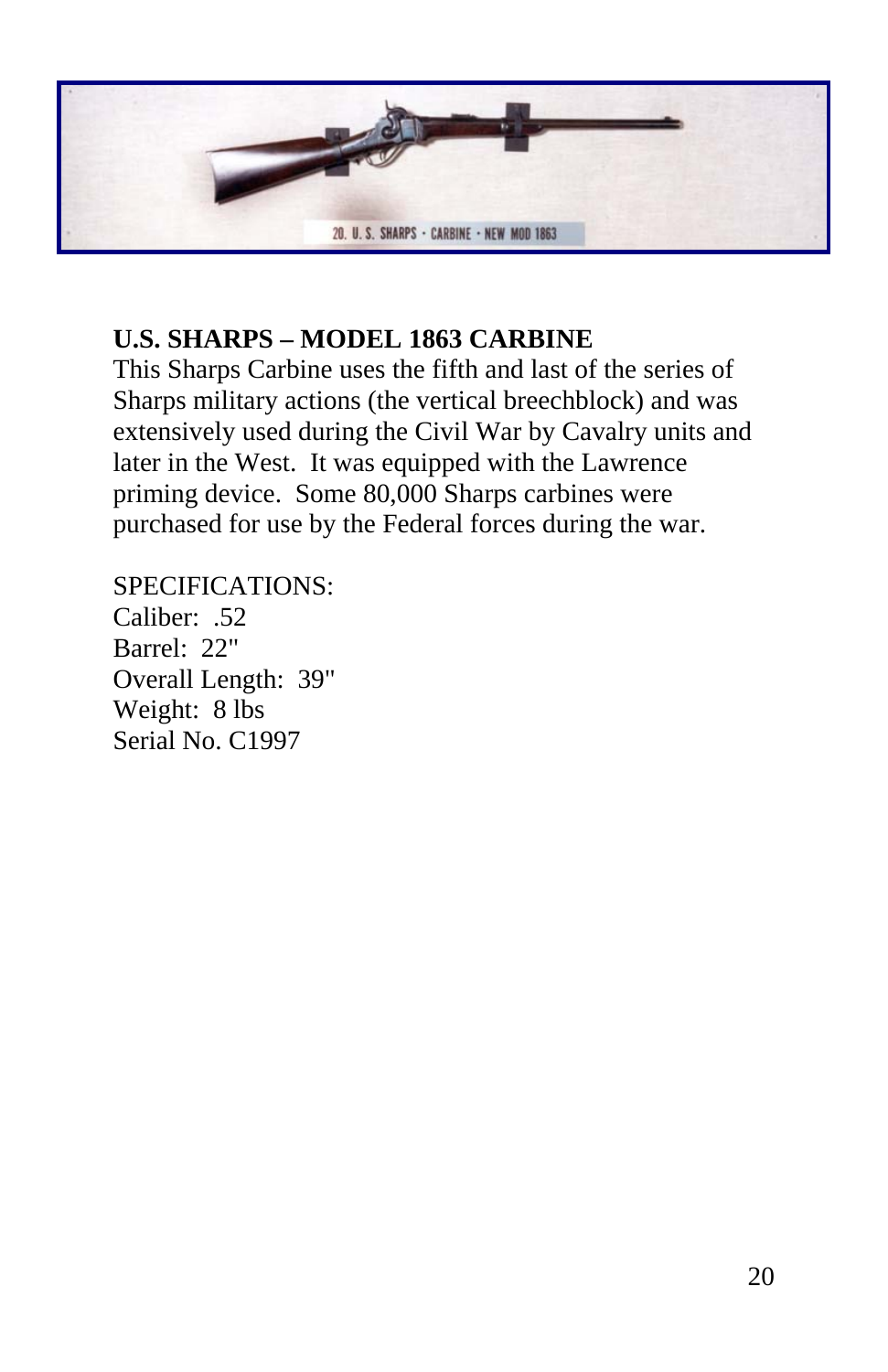

**WINCHESTER REPEATING RIFLE – MODEL 1866** 

This arm is essentially the Henry repeating rifle with improvements made by the Winchester Arms Company. It was formed out of the defunct New Haven Arms Company which bought the Henry patents.

Among the improvements were an enclosed magazine tube, an improved loading device, and a cartridge with improved ballistics. This cartridge used 28 grains of powder and a 200 grain bullet of .44 caliber having 1,125 feet per second velocity.

This was a very popular arm in the West after the Civil War and was purchased abroad in large quantities. This particular arm was among the thousands purchased by the Turkish government in 1871. It was used in Arabia, captured by Abdul Azizi's forces and was still in a Saudi Ordnance Depot in 1963. It was presented to former Chief of the Military Training Mission to Saudi Arabia, Lt. General A. P. Clark, by the Saudi Minister of Defense in 1964.

SPECIFICATIONS: Caliber: .44 Barrel: 31 1/2" Overall Length: 53" Weight: 8 1/2 lbs Serial No. 86327 LS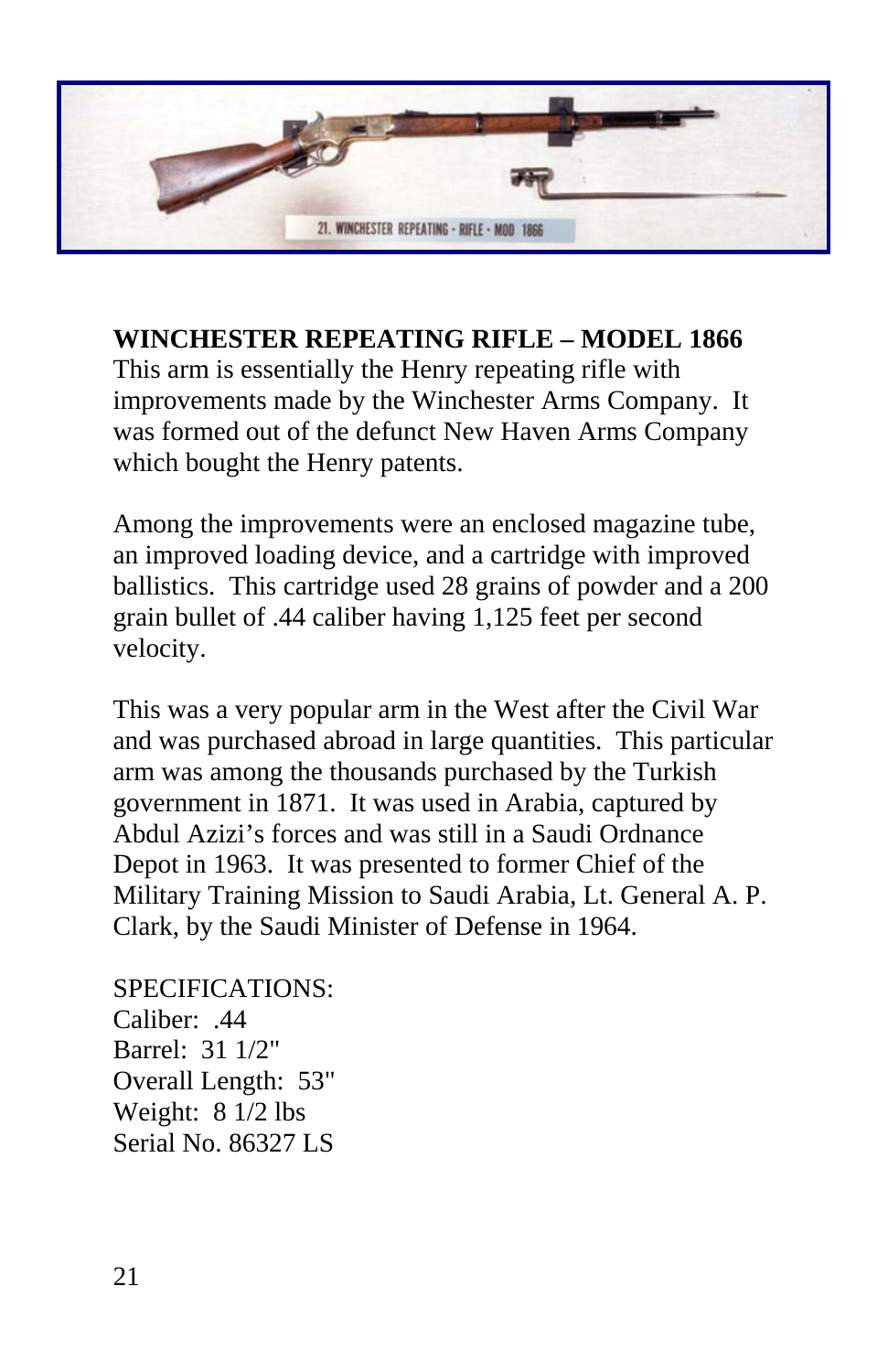

#### **U.S. SPRINGFIELD "CADET" RIFLE – MODEL 1869**

This rifle represents an early breech-loading infantry arm adopted by the U.S. Army Ordnance Department. It was invented by E.S. Allen, Master Armor at Springfield Armory. This particular model was shorter and designed for use by cadets at West Point. It was manufactured by introducing a new breech mechanism onto Civil War stocks of the Model 1863 rifles. This single shot rifle without important modification except for caliber change, remained standard for the next 30 years.

#### SPECIFICATIONS:

Caliber: .50-70 Barrel: 29 1/2" Overall Length: 49" Weight: 8.3 lbs Serial No. 41184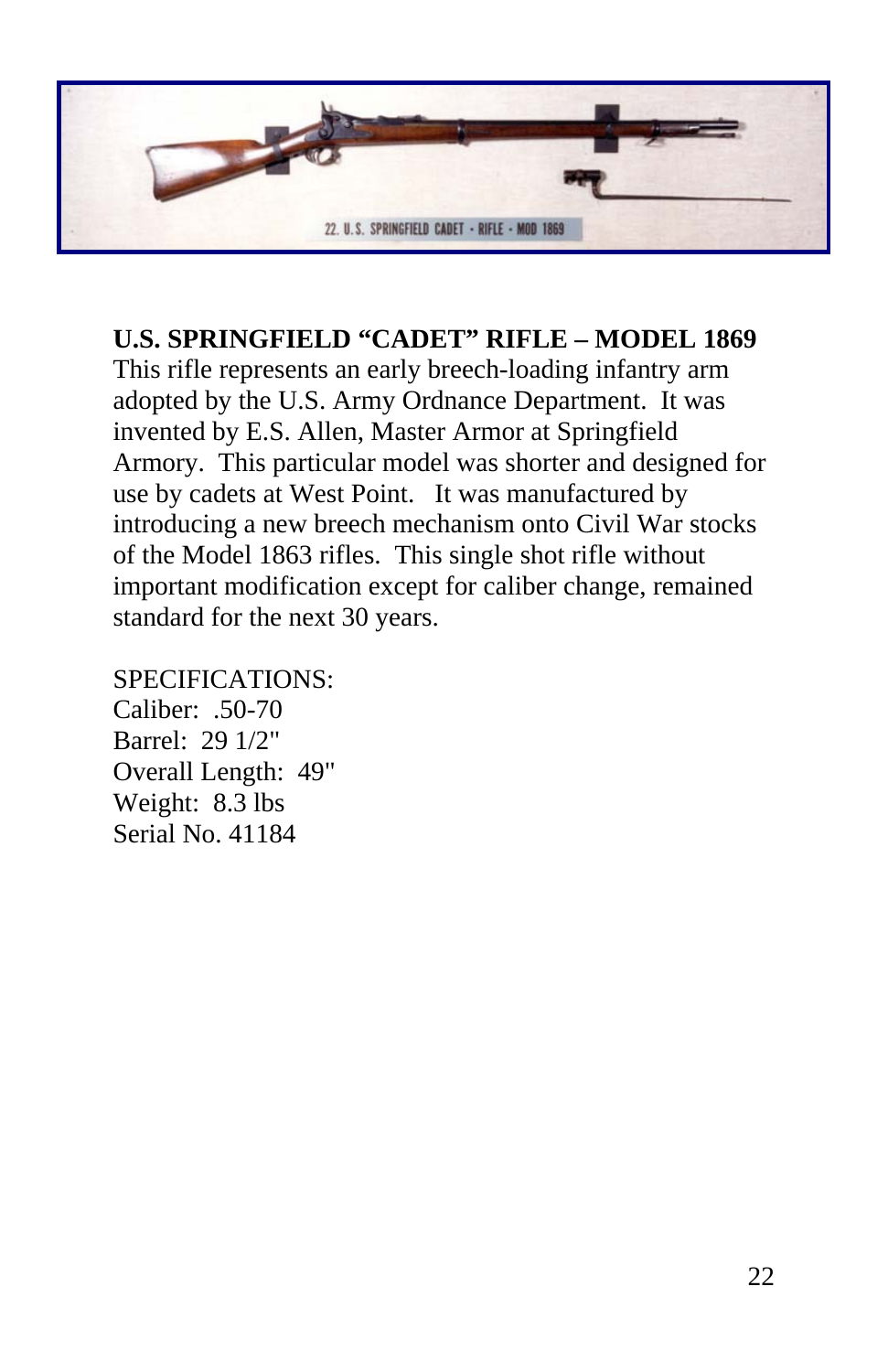

# **U.S. SPRINGFIELD CARBINE – MODEL 1873**

This is the cavalry carbine used to equip U.S. Cavalry troops during the Indian campaigns in the West. It is equipped with the Allen type breech block. The Ordnance Department clung stubbornly to this single shot arm for economy and to avoid reckless unaimed expenditure of ammunition by troops in combat. As a result, troops often faced Indians equipped with more modern repeating rifles such as Spencers, Henrys, and Winchester 66s. This arm fired a 405 grain bullet with a muzzle velocity of 1,150 feet per second.

#### SPECIFICATIONS:

Caliber: .45-70 Barrel: 21 3/4" Overall Length: 41 3/8" Weight: 7.9 lbs Serial No. 182733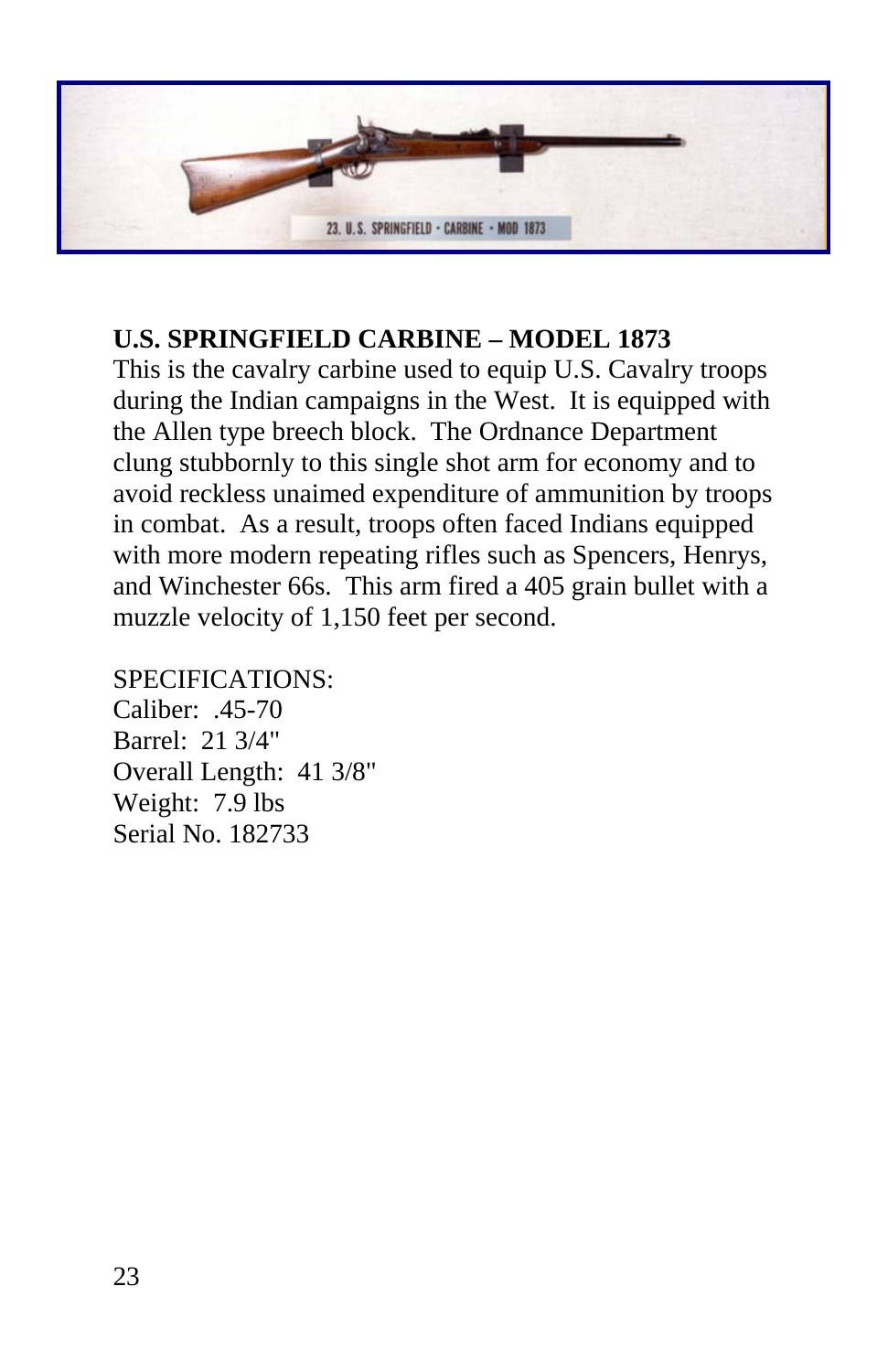

# **U.S. SPRINGFIELD RIFLE – MODEL 1884**

This is the last of the single shot, large caliber, black powder arms issued to U.S. troops. Due to the difficulty of manufacturing smokeless powders in the U.S. this arm was retained in service until the war with Spain in 1898. It fired a 500 grain bullet a maximum of 2,000 yards. This gun was purchased by General Clark when he was in High School for one dollar.

### SPECIFICATIONS:

Caliber: .45-70 Barrel: 36" Overall Length: 51 3/4" Weight: 8 1/4 lbs Serial No. 408866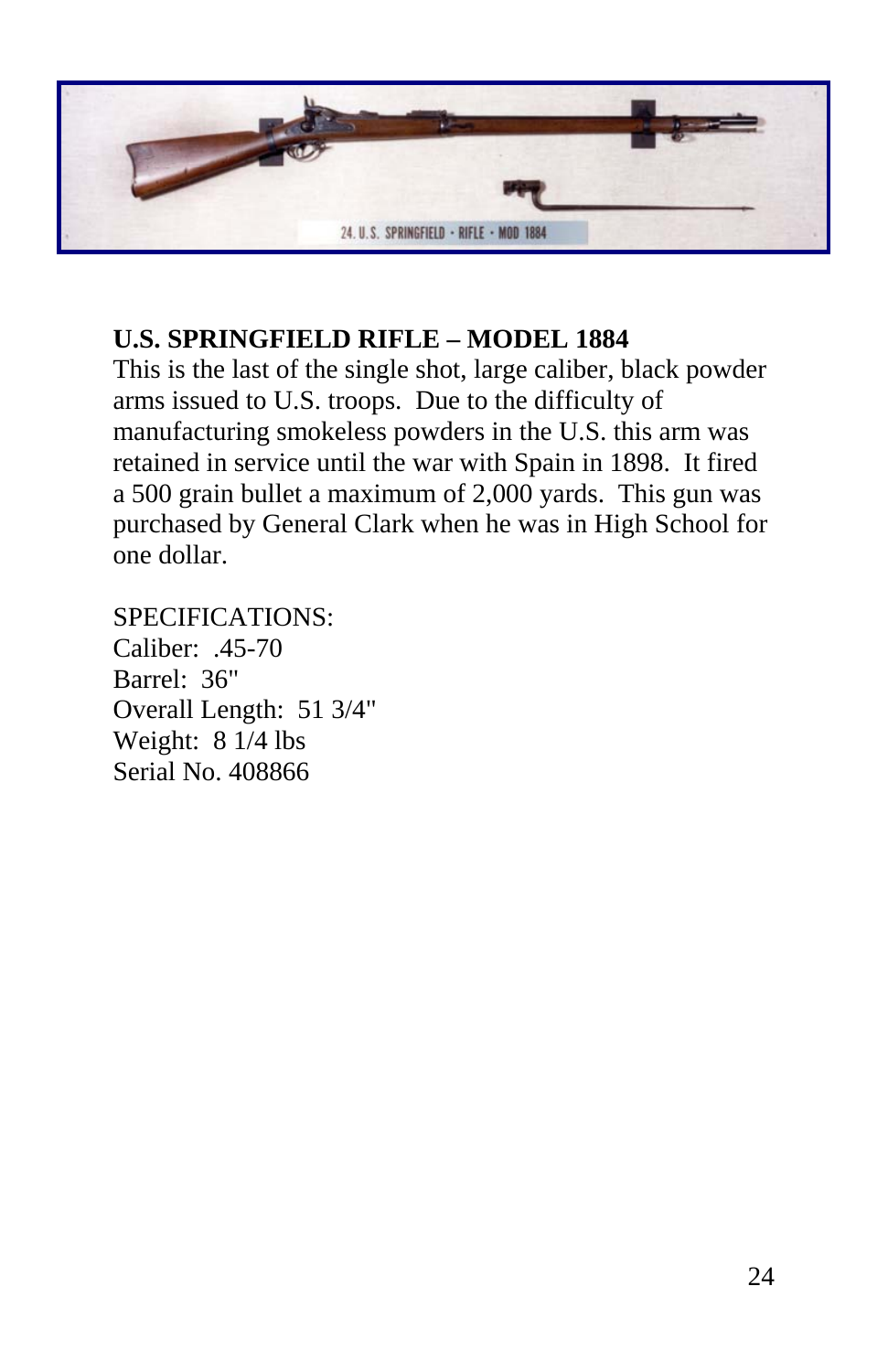

# **U.S. SPRINGFIELD (KRAG-JORGENSEN) RIFLE – MODEL 1898**

After years of study and experimentation, the first smokeless powder, high velocity, magazine rifle was adopted in 1892 from the Danish service arm. It went through several minor modifications and was standardized with the Model of 1898, which continued to be manufactured until 1904. The "Krag" hand-loaded 5 flanged cartridges with a 220 grain bullet into a box-like magazine. The high chamber pressures produced muzzle velocities of 2,000 feet per second. The Krag was the standard arm for Regulars and some of the better equipped volunteers in the Spanish-American War.

SPECIFICATIONS: Caliber: .30/40 KRAG Barrel: 30" Overall Length: 48 7/8" Weight: 9 lbs 5 oz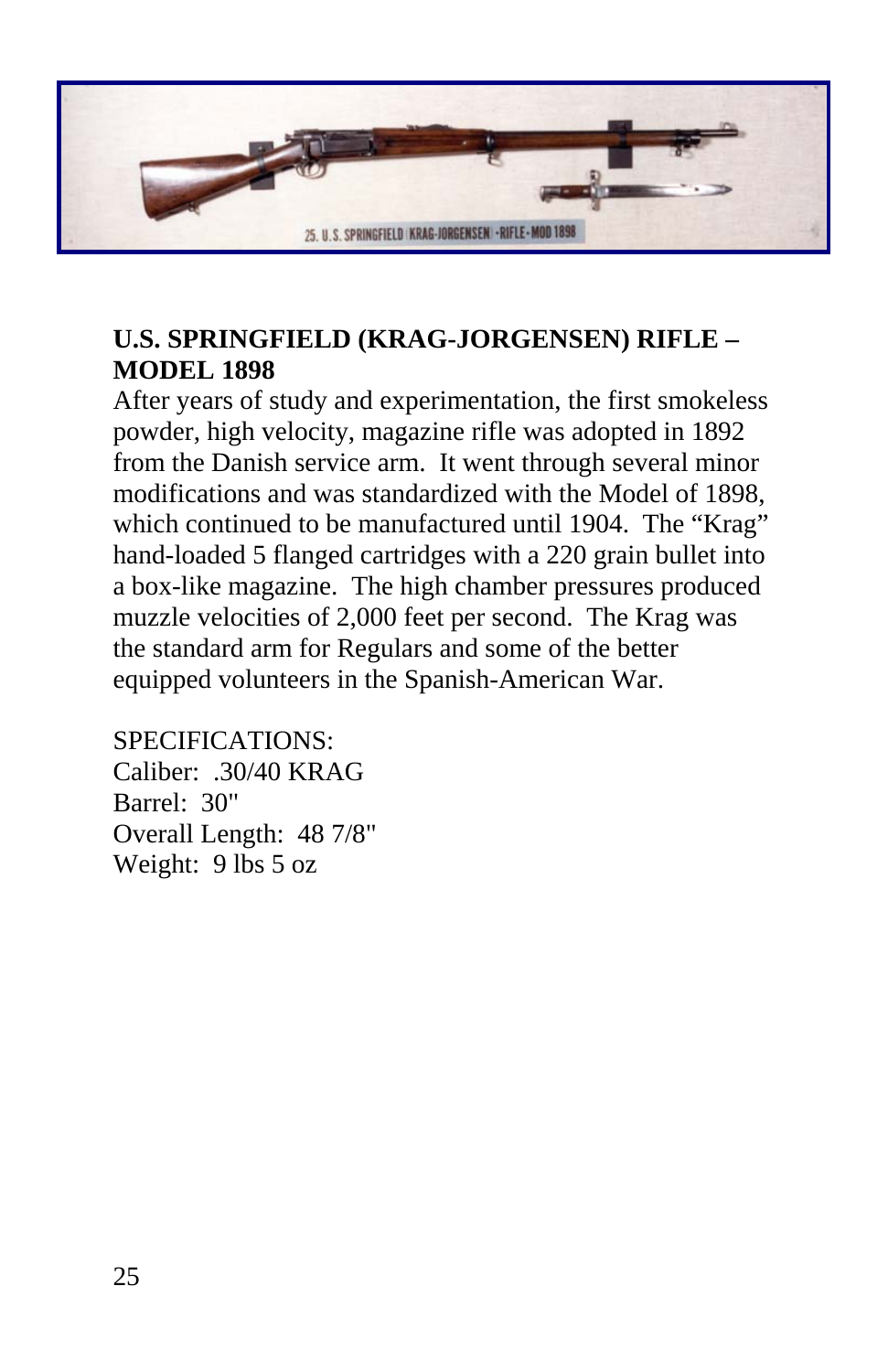

#### **U.S. SPRINGFIELD RIFLE – MODEL 1903A1**

By 1900 the armies of Europe were being equipped with high velocity, rimless, clip loaded magazine rifles of which the German Mauser was an outstanding example. Further U.S. Army study and tests produced the model 1903 patterned after the Mauser. This rifle, after 1906, fired a cartridge with 150 grain bullet at 2,700 feet per second muzzle velocity. For 32 years this rifle had no peer for accuracy up to 1,000 yards and survived World War I with little change. This particular specimen was one of the last ones selected and refined for National Match competition. When such competition was suspended in WWII it was returned to stock and shipped to India on a vessel torpedoed and sunk in the Indian Ocean. It was salvaged after the war in its sealed container.

SPECIFICATIONS: Caliber: .30/06 Barrel: 23 3/4" Overall Length: 43 1/8" Weight: 9lbs 8 oz Serial No. 1402644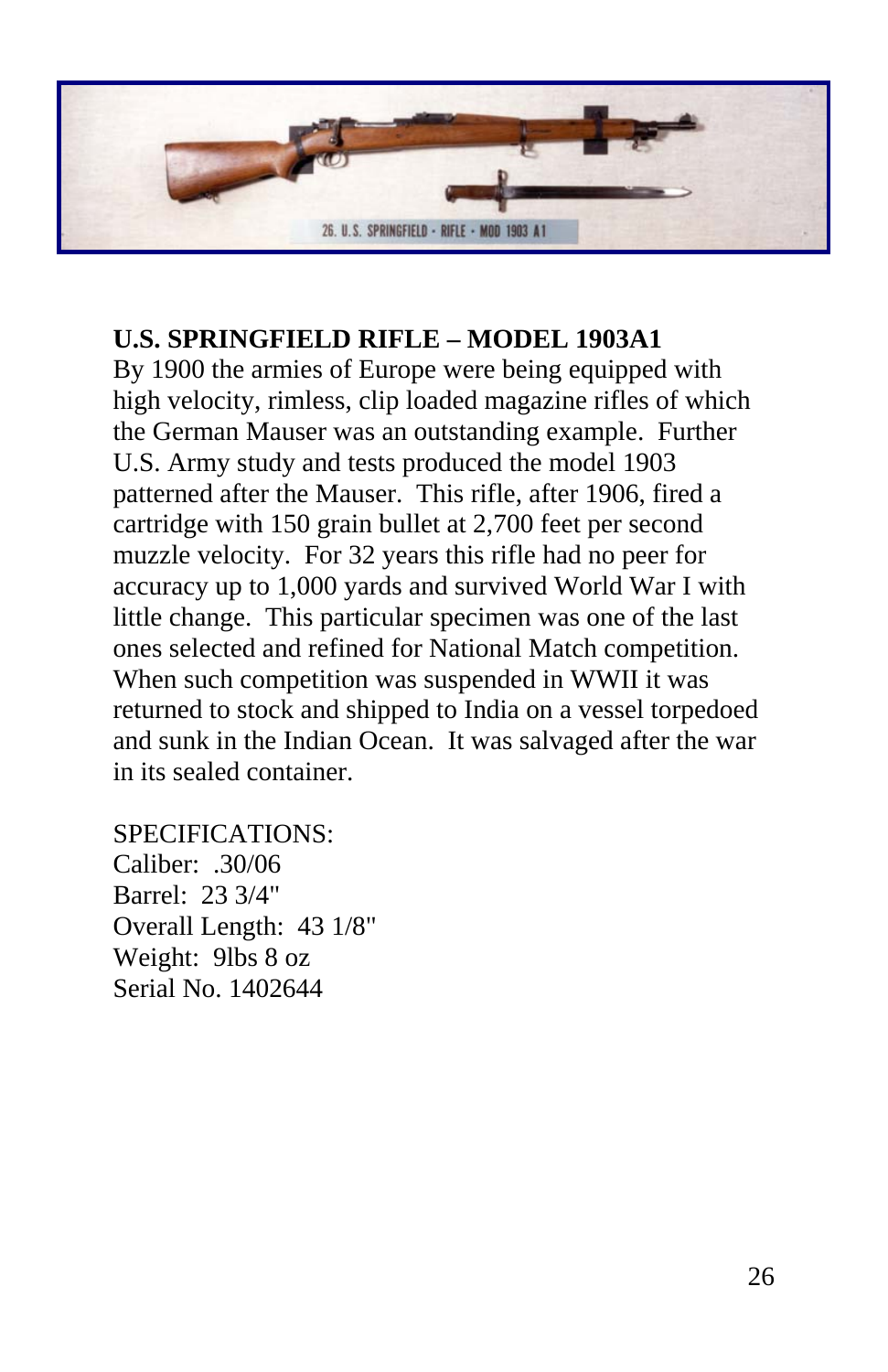

# **U.S. RIFLE – MODEL 1917, (ENFIELD)**

World War I caught the U.S. Army Ordnance Department with inadequate production capacity to equip our mobilizing forces with the model 1903 rifle. The standard British Enfield rifle was being mass produced in the U.S. for Britain at the time and was readily adapted to our .30 caliber ammunition. Over 2 million were manufactured on contract for our forces. It possessed similar ballistics and was used extensively in training the American Expeditionary Forces for Europe.

#### SPECIFICATIONS:

Caliber: .30/06 Barrel: 26" Overall Length: 45 3/8" Weight: 9 lbs 3 oz Serial No. 1075297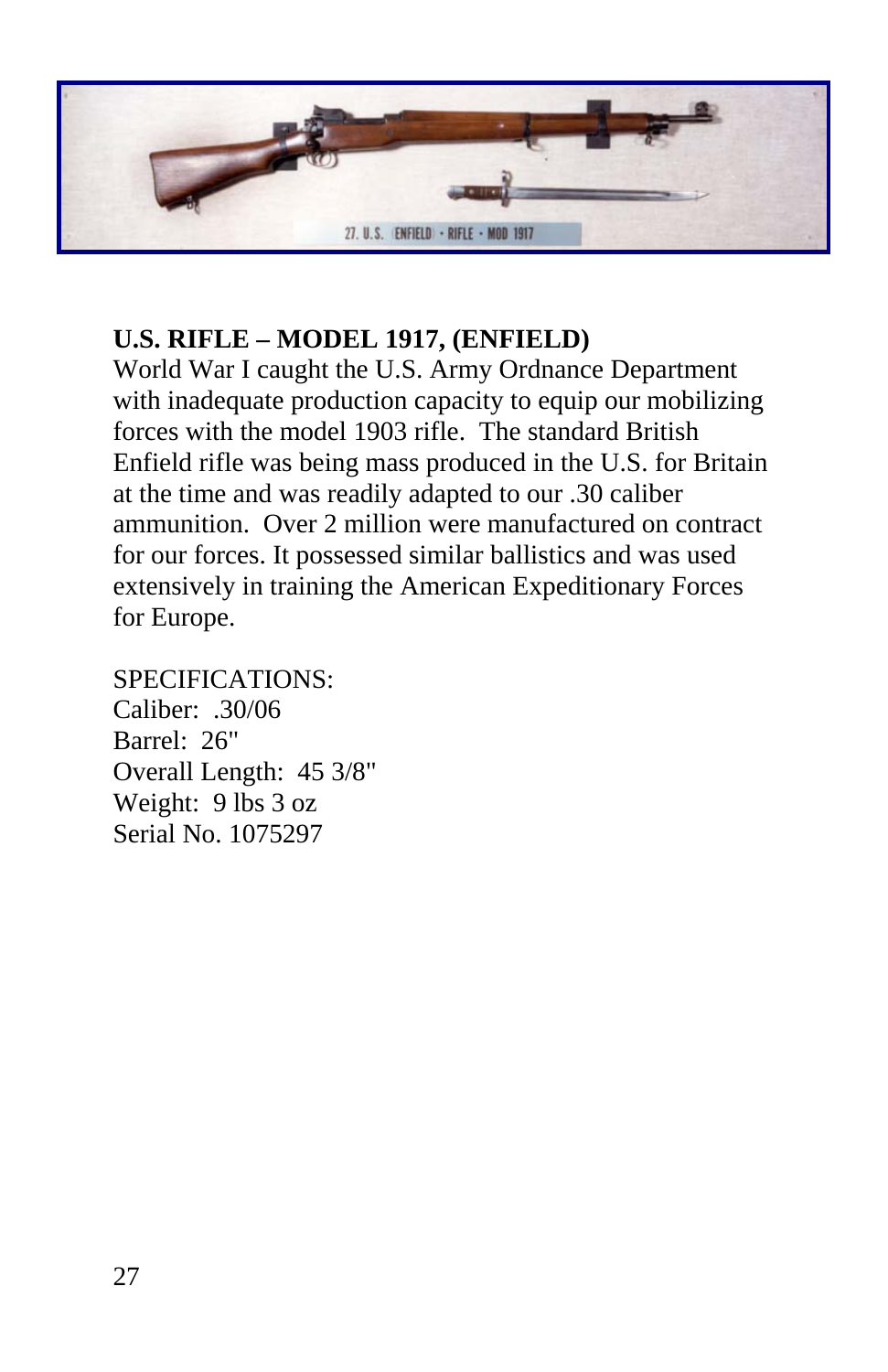

**U.S. SPRINGFIELD (GARAND) RIFLE – MODEL M-1**  Shortly after World War I the U.S. Army Ordnance Department commenced experiments to produce a semiautomatic arm to replace the manually operated Model 1903. Increased volume of fire and less fatigue for the operator were the objectives. Mr. Garand of Springfield Armory produced a system which was ultimately adopted in 1936. This arm served our forces well in World War II and thereafter until the model M-14 was adopted in 1957. This rifle was manufactured only at Springfield Armory and by Winchester Repeating Arms Company of New Haven, Connecticut on contract. Its ballistics and accuracy were essentially the same as the Model 1903 except, of course, for the important increase in its potential rate of fire. This was the customized personal weapon of a long time member of the Air Force Rifle Team and is the equivalent of a National Match weapon.

SPECIFICATIONS: Caliber: .30/06 Barrel: 24" Overall Length: 43 1/2" Serial No. 5306737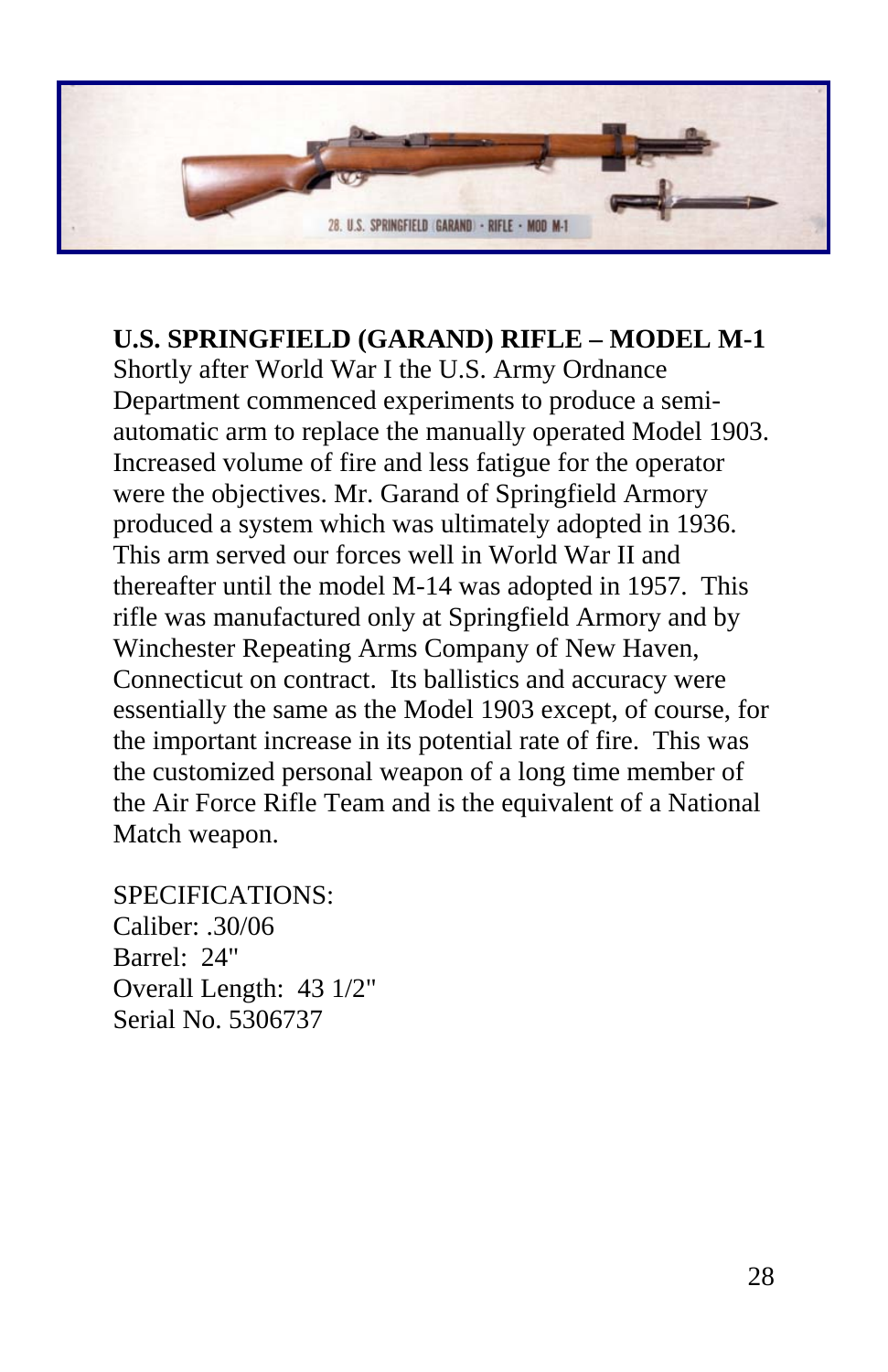

# **U.S. CARBINE – CALIBER .30 M-1**

The production of carbines for U.S. forces was discontinued with the adoption of the model 1903 rifle as it was deemed suitable for mounted services as well. World War II, however, demonstrated the need for a longer range, light, easily handled weapon for personal combat use of officers and other personnel normally armed with a pistol.

To meet this need, the M-1 carbine was developed. It was gas operated, self-loading, air cooled and capable of semiautomatic fire. It used a special cartridge and later models could mount a bayonet. It fired a 111 grain bullet at 2,000 feet per second muzzle velocity and was effective to 300 yards. It was manufactured by a number of contractors.

This rifle was purchased by General Clark at a Colorado Springs hock shop.

SPECIFICATIONS: Caliber: .30 Barrel: 18" Overall Length: 35 5/8" Weight: 5 lbs 3 oz Serial No. 5350095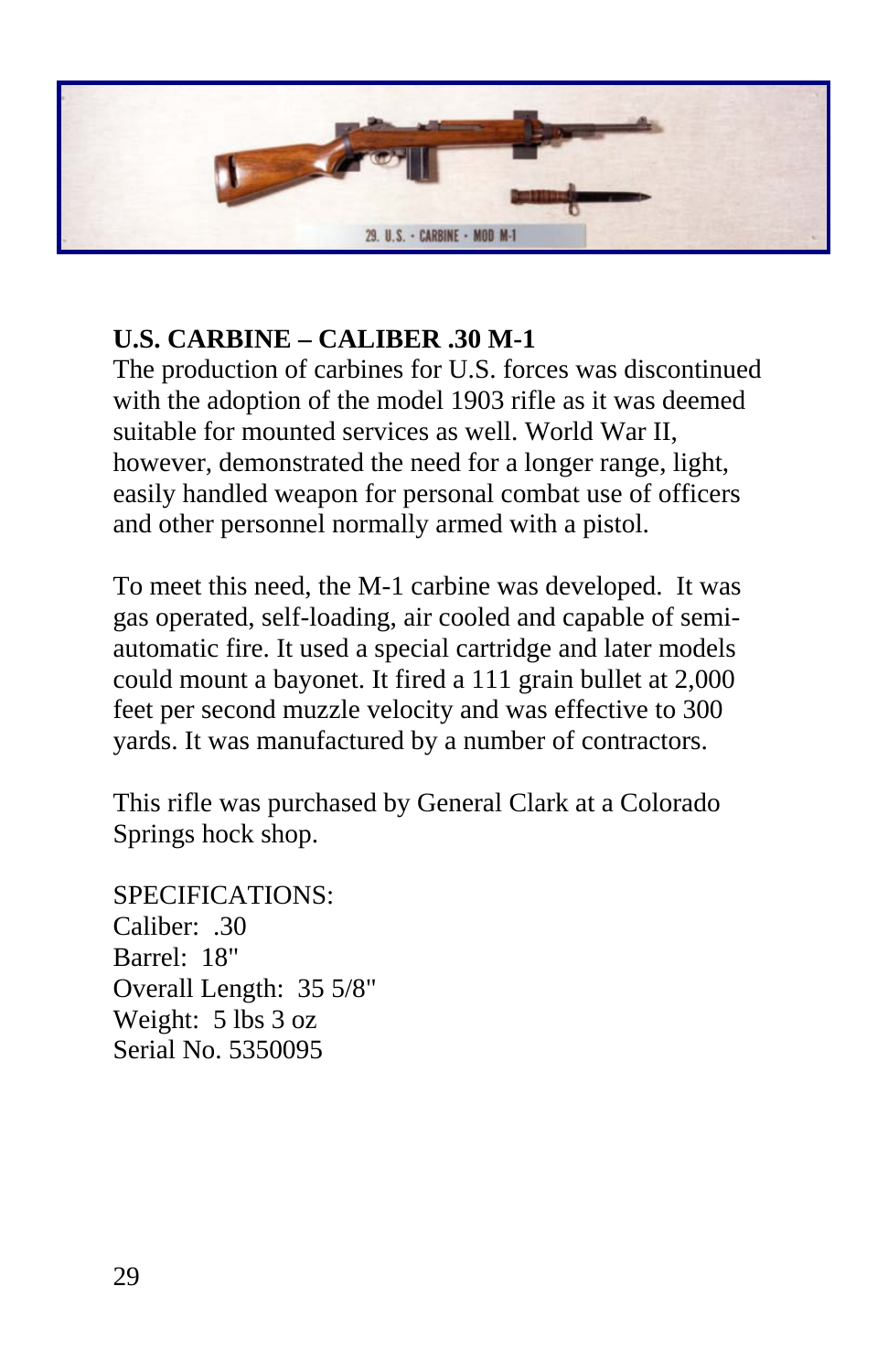

# **U.S. RIFLE – MODEL 14**

This weapon is a light weight, air-cooled, gas operated, magazine-fed shoulder weapon. It was used primarily for semi-automatic or full automatic fire.

This rifle was developed around the standard NATO cartridge caliber 7.62mm, and was adopted by the U.S. Army and U.S. Marine Corps in 1957. It saw extensive service in combat in Southeast Asia until it was replaced by the M-16 rifle.

SPECIFICATIONS: Caliber: 7.62mm (.308) Barrel: 22" Overall Length: 44.3" Weight: 9.1 lbs Rate of fire: 1-750 rounds per minute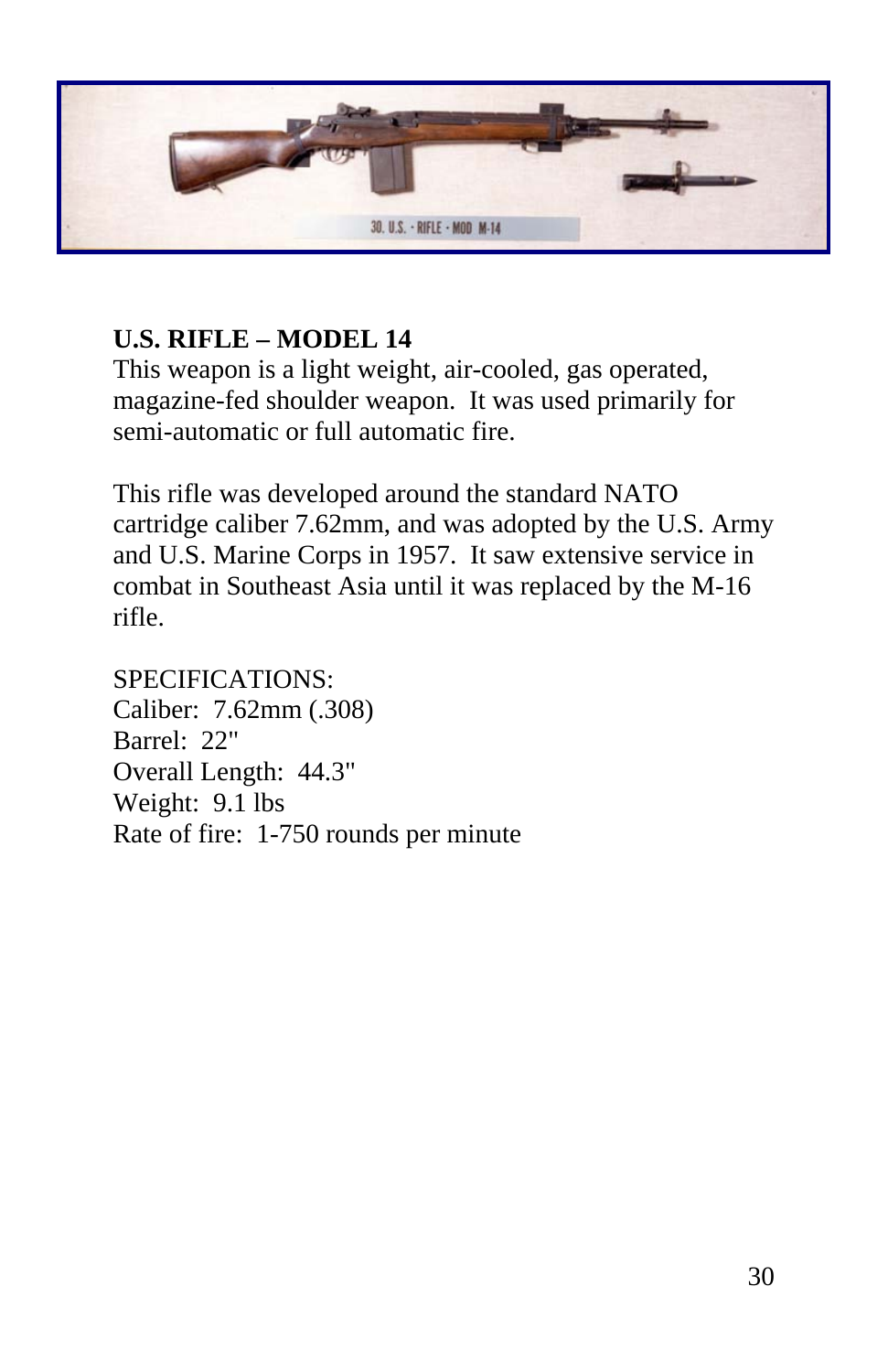

## **U.S. RIFLE – MODEL 16**

This is a light weight, air-cooled, gas operated, magazine fed, shoulder weapon. It is capable of either automatic or semi-automatic fire. It is equipped with a bayonet and a flash suppressor. It may also serve as a grenade launcher.

Developed commercially in 1960, this weapon was adopted by the U.S. Army and U.S. Air Force in 1964. It proved to be extremely effective in the close-in type fighting experienced in Southeast Asia and its lightness made it very popular with our Asian allies. Its effectiveness is a function of its simplicity, accuracy out to 500 meters and its high rate of fire. Its muzzle velocity is 3,250 feet per second and muzzle energy with only a 5.56mm caliber bullet is 1,300 foot pounds.

This rifle has replaced the standard M-14 rifle.

SPECIFICATIONS: Caliber: 5.56mm Barrel: 20" Overall Length: 44.25" Weight: 6.3 lbs Rate of Fire: 700/800 rounds per minute in automatic mode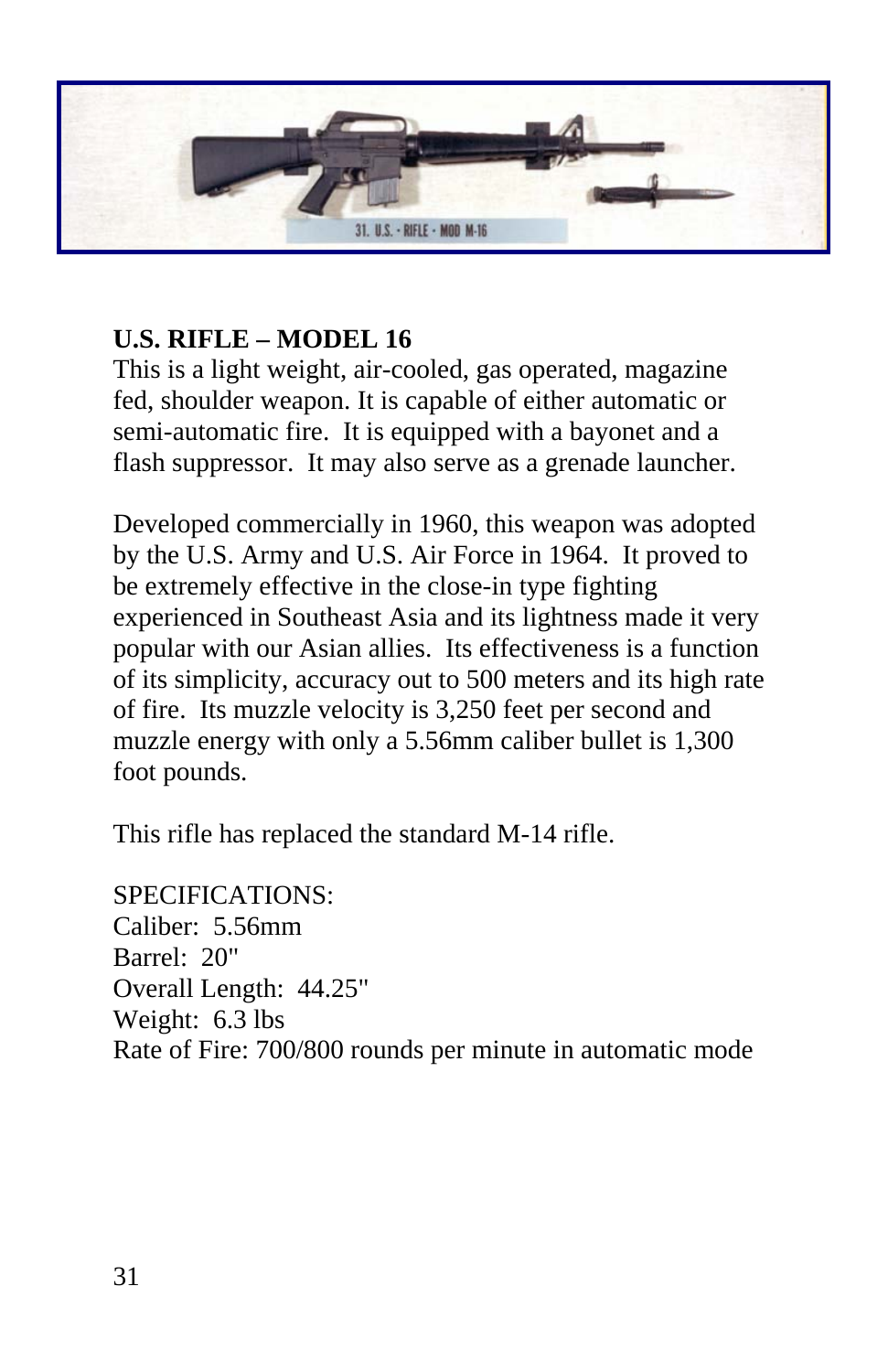# **Other Friends of the Air Force Academy Library Publications:**

*The Genesis of Flight: The Colonel Richard Gimbel Aeronautical History* 

*Air Force Academy Heritage: The Early Years* 

*Falconry at the United States Air Force Academy* 

*Expect Great Things* **(DVD)** 

*EVADE!* **(DVD)** 

**Contact Us: The Friends of the Air Force Academy Library P.O. Box 188 USAF Academy, CO 80840-0188 friends@usafalibrary.com www.friends.usafalibrary.com**